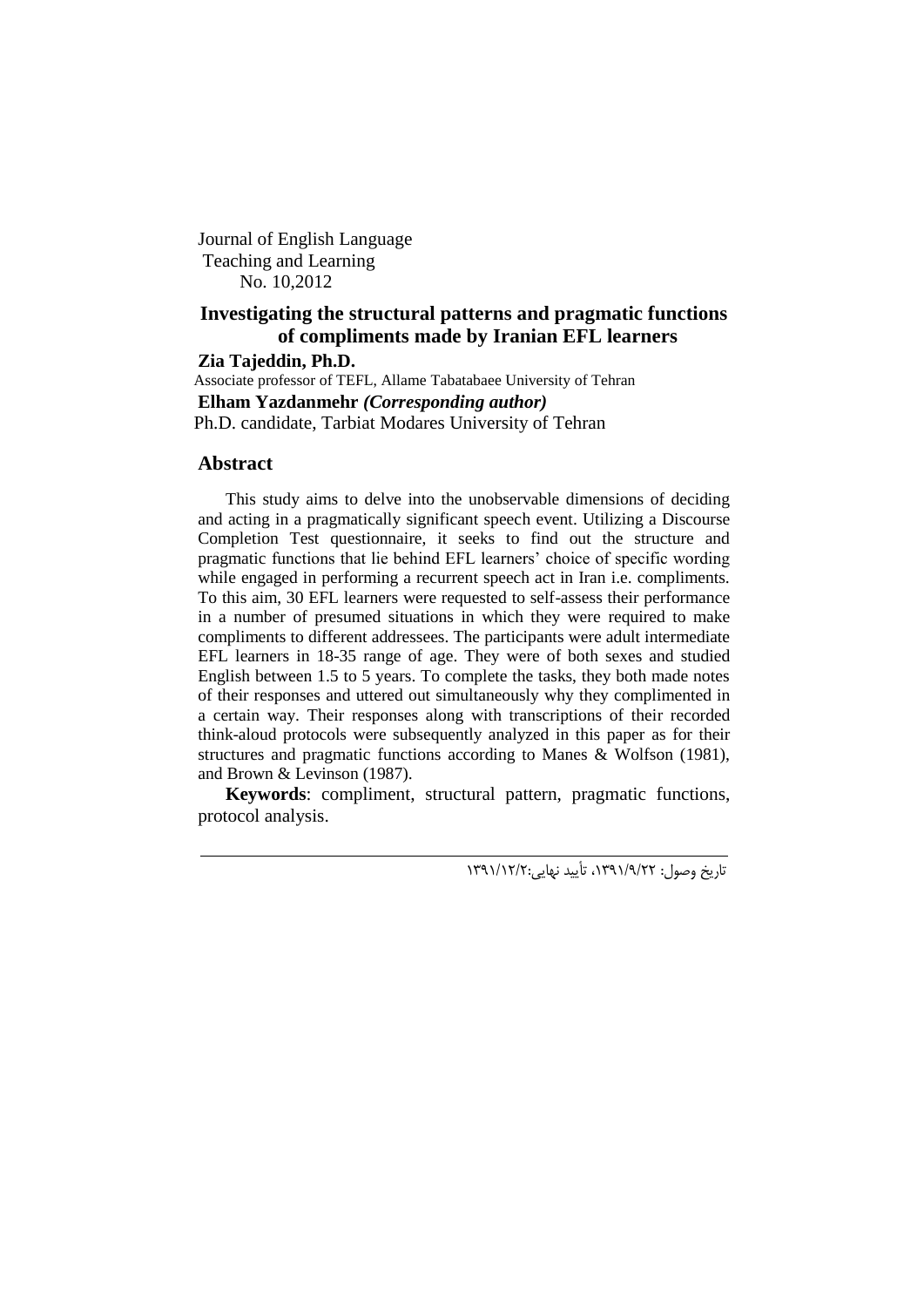#### **INTRODUCTION**

## **1.1. An Overview of Compliments**

The speech act of complimenting has so far been overwhelmingly regarded as one of the most obvious positive politeness strategies.That was because speakers noticed and attended to addresses' interests, wants, needs, goals, and so forth. The rapid development of studies in complimenting went hand in hand with the existing body of work on speech acts, linguistic politeness and language and gender studies which came to flourish during the 1960s-80s (Adachi, 2011).

Yu (2003) viewed compliment as a commonly-used speech act behavior the nature of which is culture-specific. Research on complimenting behavior, as described by Dunham (1992), demonstrates the importance of understanding the cross-cultural perception associated with such behavior.It should be recognized that cultural values and norms dictate not only the perception of the speech act but also the behavior associated with that speech act.As David (1999) puts it, knowing and learning about these intercultural processes involved in communication is crucial for the success of developmental projects.

### **1.2. Theoretical Frameworks Underlying This Study**

## *1.2.1.Brown and Levinson's (1987) sociolinguistic theory of politeness phenomena:*

This theory is useful for the analysis of compliments as politeness strategies because the theory's interest in compliments lies primarily in their use in redressing FTAs. In Brown and Levinson's terms, paying a compliment is a positive strategy that addresses the hearer's positive face.This is due to the fact that the act of complimenting signals concerns about the addressee's positive face by noticing or attending to the addressee's face desires (Johnson, 1992).

## *1.2.2. Manes and Wolfson (1981):*

These researchers have focused on the topics of compliments, how interpersonal relationships relate to complimenting behavior and also cross-cultural differences. They have found that compliments are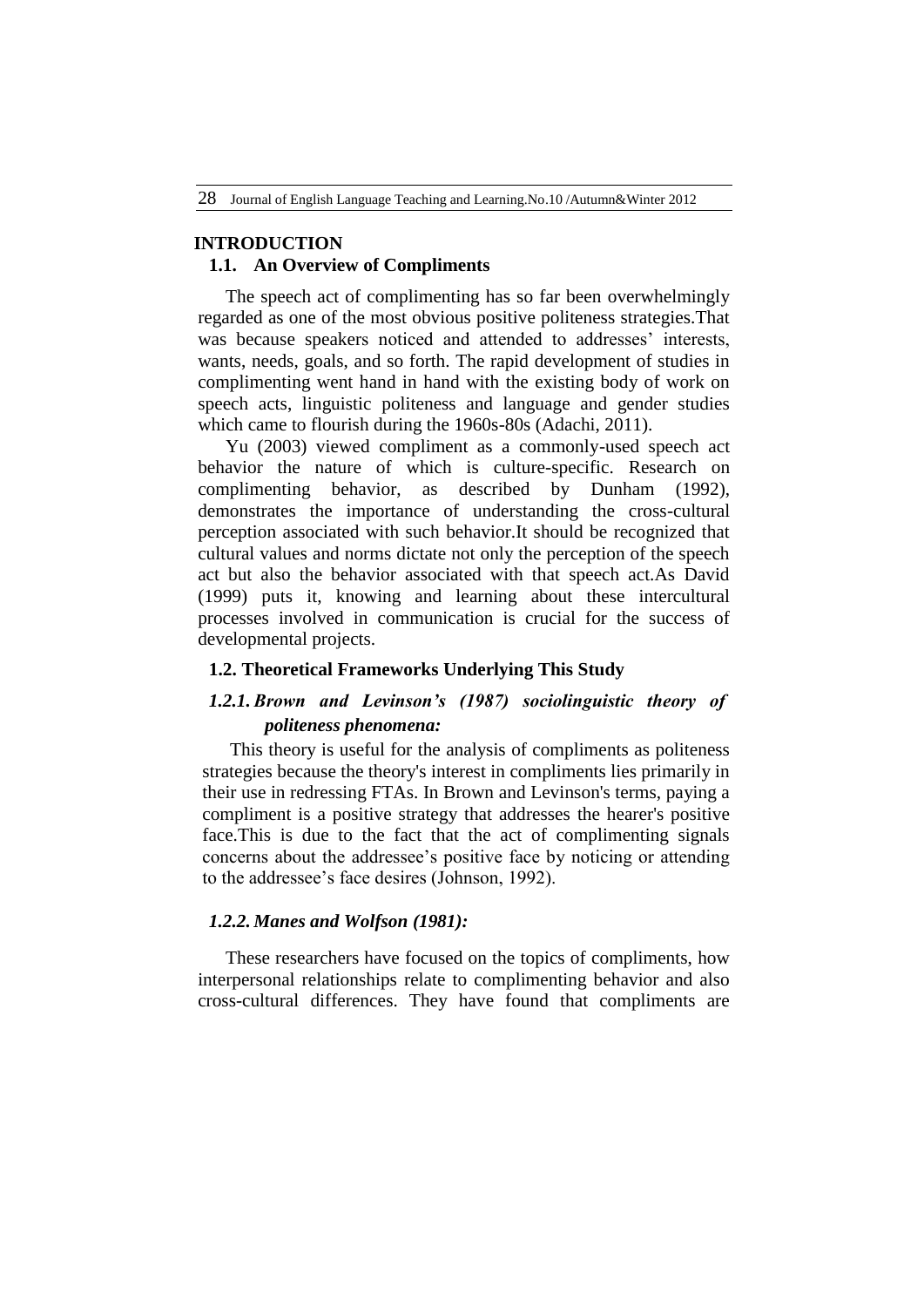highly formulaic, both in their syntactic form and in the lexical items that carry the positive evaluation. Manes and Wolfson (1981) found that 85 percent of the spoken compliments they gathered consisted of three core syntactic patterns: (1) NP is/looks (really) ADJ; (2) I (really) like/love NP, and (3) PRO is (really) (a) ADJ NP. They also found that five positive evaluative adjectives *nice*, *good*, *pretty*, *beautiful*, and *great* accounted for two thirds of the adjectives that speakers used. Similarly, only two verbs, *like* and *love*, accounted for 86 percent of the positively evaluative verbs.In the present study a similar structure analysis is made but in Persian language structure and morphology.

Wolfson (1989) argued that the relationship between addresser and addressee is an important factor affecting the compliment behavior. Accordingly, in the current study we distinguished every question in the questionnaire in terms of the addresser-addressee relationship. Any one of these conditions may be the case: Recipient higher in status; recipient equal in status; recipient is lower in status.

As for the functions of compliments, the followings are derived from Manes (1983); Wolfson(1989); Herbert(1990); Holmes(1988); and Yu(1999):

- to establish solidarity between speaker and addressee,
- to expresses approval or admiration toward the listener,

to strengthen or replace other speech acts like apologizing, greeting, reprimanding, or thanking,

to soften acts such as criticism.

To offer praise to reinforce or encourage the desired behavior in specific situations, such as teaching and learning,

- as sarcasm,
- as a conversation opener.

The following section tries to cast a chronological overview of the body of research into the speech act of compliments followed by the introduction of the purpose of this study.

#### **REVIEW OF LITERATURE**

Among the earlier studies in this realm was van Dijk's (1981) which took a pragmatic stance towards speech acts and described some possible formal and informal contexts for compliments. Another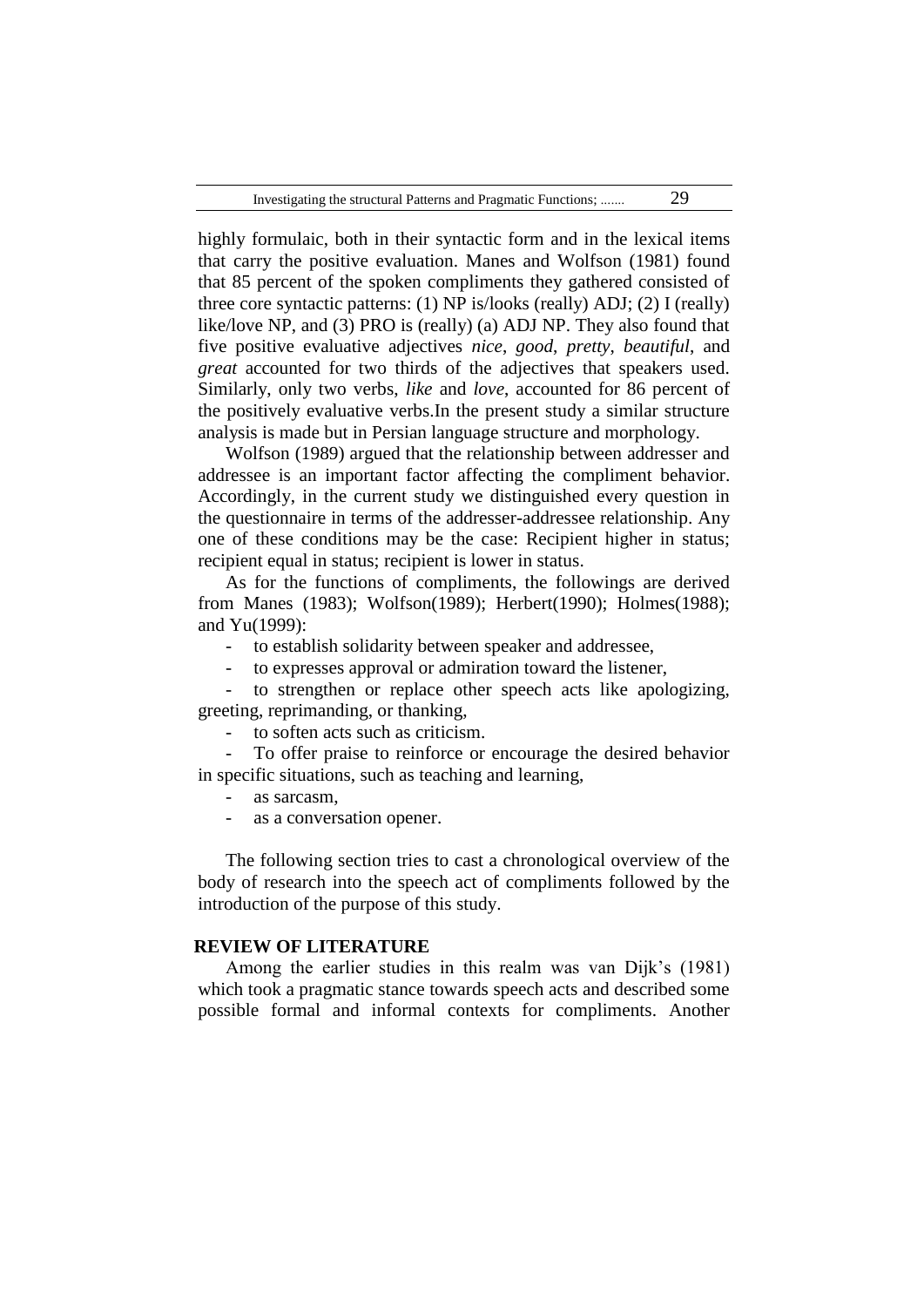seminal study was carried out by Manes and Wolfson (1981) who found the semantic composition of the compliments to be highly regular. In 1992, Han drew attention

n to different realizations of speech acts across different cultures, and compared the compliment responses of Korean females in English and Korean interactions. The findings showed differences in responses and indicated little pragmatic transfer. This study along with Dunham's (1992) corroborated earlier fundamental research by Wolfson (1981, 1983, 1989), Holmes & Brown (1987), and Herbert (1990) that had revealed variation in complimenting behavior with regard to cultural background, values and norms.

Wang and Tsai (2000) explored compliments and compliment responses in Taiwan Mandarin with regard to syntactic preference and compliment topic. Similarly, Ibrahim and Riyanto (2000) investigated Indonesian and American responses to compliments sociolinguistically, and found differences in terms of both the types of compliment responses chosen and the frequencies made.

In the line of studies on cultures and compliment, Golato's (2002) made a comparison of preference organization of compliment sequences between German and American families and friends. Occasionally, these cultural differences lead to severe repercussions. An interesting instance of such is presented by Spencer-Oatey and Xing (2003) in misinterpretation of compliments in Chinese and British business meetings.

Compliments have been studied theoretically as well in such research as Ruhi (2006). In this paper, Turkish compliment responses were analyzed according to Brown and Levinson's (1987) face theory and Leech's (1983) conversational maxim approach. An excellent examination of theoretical and practical aspects of compliments was presented comprehensively in Wu's (2006) dissertation. Set in the Chinese context, this study sought to find out the common strategies of compliment responses used by senior high school students and gender preferences for the strategies of compliment responses.

In an extension of studies on culture and compliments, Yu (2007) focused on British people's patterns of this speech event, trying to find out the cultural assumptions native speakers of British English adhere to. Besides that, a supplementary material was devised in this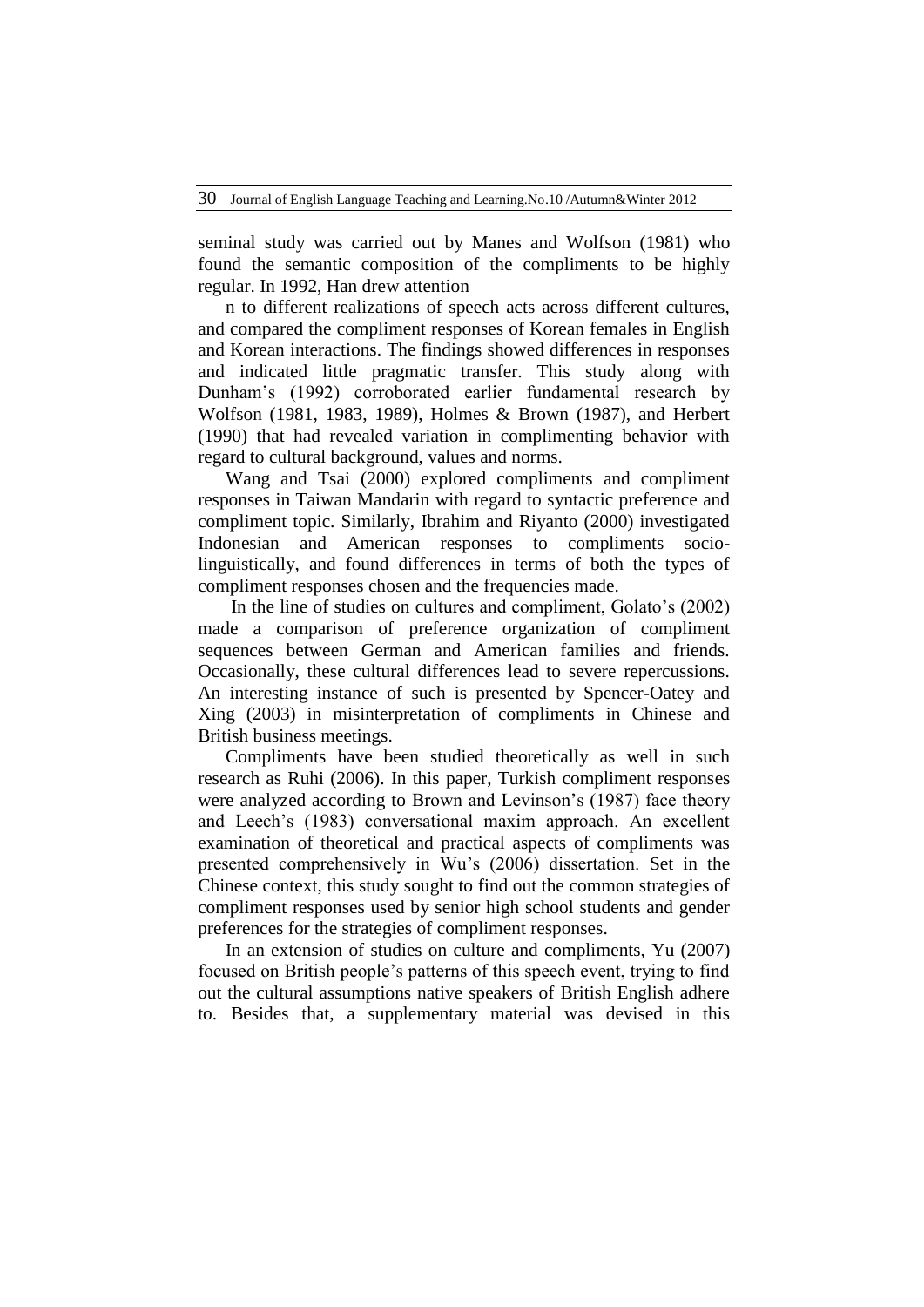| Investigating the structural Patterns and Pragmatic Functions; |  |  |
|----------------------------------------------------------------|--|--|
|----------------------------------------------------------------|--|--|

research for Chinese EFL learners to equip them with both pragmalinguistic and sociolinguistic knowledge of complimenting behavior.

The grammatical and sequential organization of compliments has been investigated by Golato (2005) in German conversations. The author also critiqued several methodologies commonly used to study compliments and argued for the necessity of a methodology which utilizes data recordings of naturally occurring interaction, in order to study complimenting behavior.

Sociolinguistic studies of compliments went on with Xiole's (2009) investigation of the sociopragmatic perspective of compliment behavior of Chinese EFL learners at different stages of general proficiency. In the same year, Tang and Zhang made a contrastive study of compliment responses between Australian English and Mandarin Chinese speakers.

Bergqvist (2009) provided evidence of pragmatic transfer from Swedish into English in giving and responding to compliments, and Jucker (2009) offered a critical review of the range of different methods and approaches employed in investigating different aspects of compliments. Alkhateeb (2009) dedicated a whole dissertation to the study of the speech act of thanking as a compliment response used by non-native speakers of English among Arabs. This study sought to find the effect of different cultural backgrounds, specializations, levels of evaluation and the gender of the speakers on their use of the speech act of thanking as a compliment response.

In a renovating study, Xiole (2010) examined the amount of pragmatic transfer in compliment responses by Chinese learners of English. In the Iranian context, Kariminia and Afghari (2010) compared compliment response behavior of native Persian speakers with that of native American English. Adachi (2010) took a further step from the utterance level of compliments to the discourse level and introduced topics related to compliments that are actively involved with building up felicitous conditions for compliments to appropriately occur.

In a quasi-longitudinal research, Chen and Yang (2010) studied the patterns of acceptance and rejection in the Chinese compliment responses. In the same context, Bu (2010) investigated pragmatic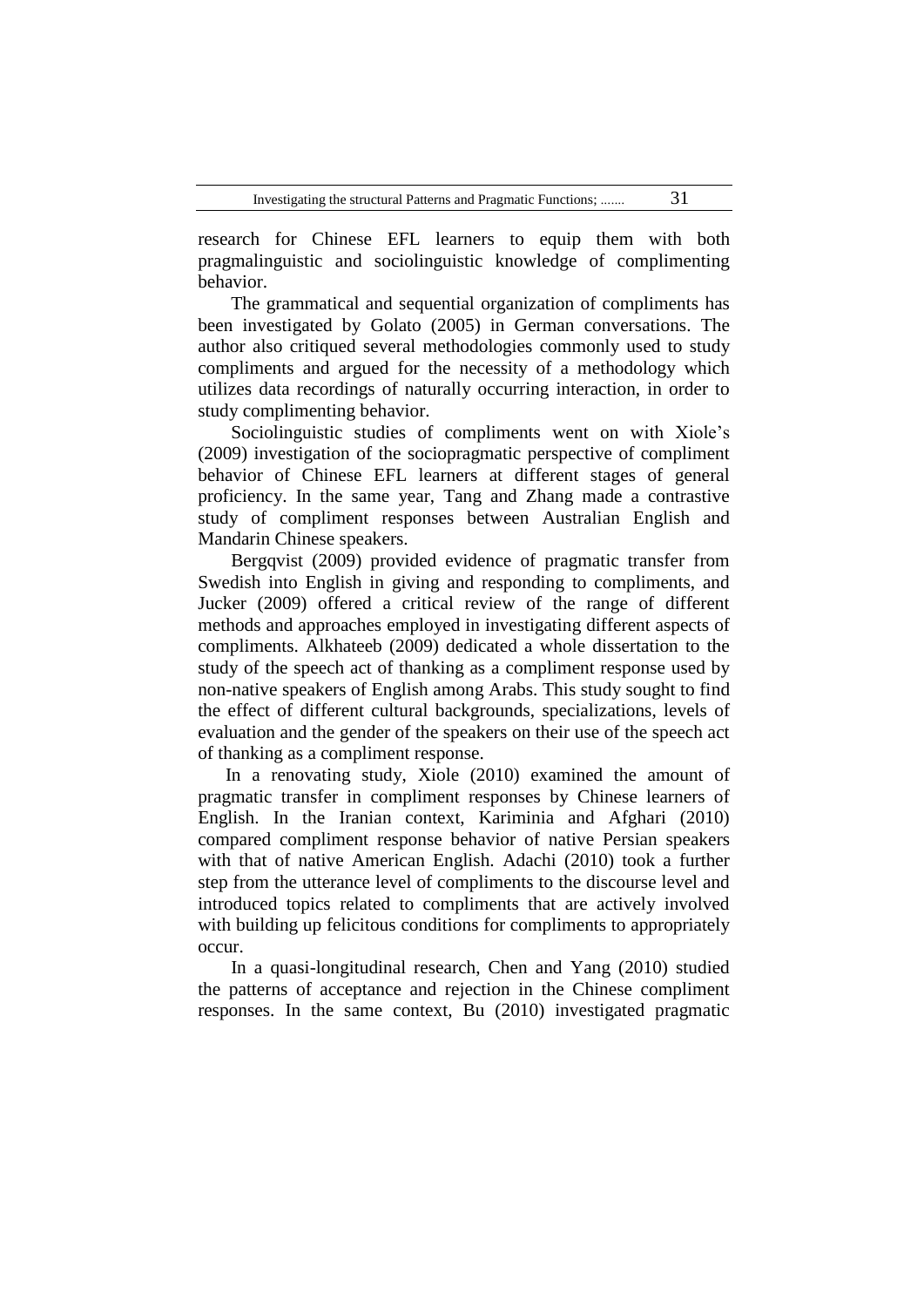transfer in compliment response strategies of EFL learners. Intonation of English compliments was referred to as an important means of social interaction by Trykashna (2010). This author specified the most pertinent intonation patterns of compliments used in different sociocultural situations.

As for the effect of instruction, Tajeddin and Ghamary (2011) investigated the learnability of compliments in a formal foreign language context in Iran. In the same setting, Dastjerdi and Farshid (2011) examined the role of input enhancement in teaching compliments. Another study which provided essential pedagogical implications in second language teaching was done by Duan (2011). This study raised second language cross-cultural pragmatic awareness by analyzing the complimenting speech act of Chinese EFL learner. Besides the cross-cultural issues, cross-gender variation of complimenting was also scrutinized by Rees-Miller (2011) who found divergent use and pattern for males and females in structured and unstructured settings.

Adachi's (2011) comprehensive dissertation sociolinguistically examined complimenting among young Japanese, and favored the application of localized cultural knowledge in unfolding the social and linguistic systems of complimenting.In a pilot study, Bhatti and Zegarac (2011) investigated the production and reception of compliments in the relatively proximate cultures of England and Poland. Cheng's (2011) exploration of compliment responses produced by Chinese ESL and EFL speakers as well as native speakers of American English provided new insights on compliment responses. In the same year, Mustapha analyzed Nigerian English compliments ethnographically to show persistent patterns and compared them to the other English speaking communities.

The most recent study in the realm of compliments has been carried out by Hiba Qusay (2012) in the Iraqi setting. This study investigated compliment responses among Iraqi postgraduates in English. This study recommends second language teachers to help learners enhance their knowledge or competence of appropriate use of speech acts in the target language.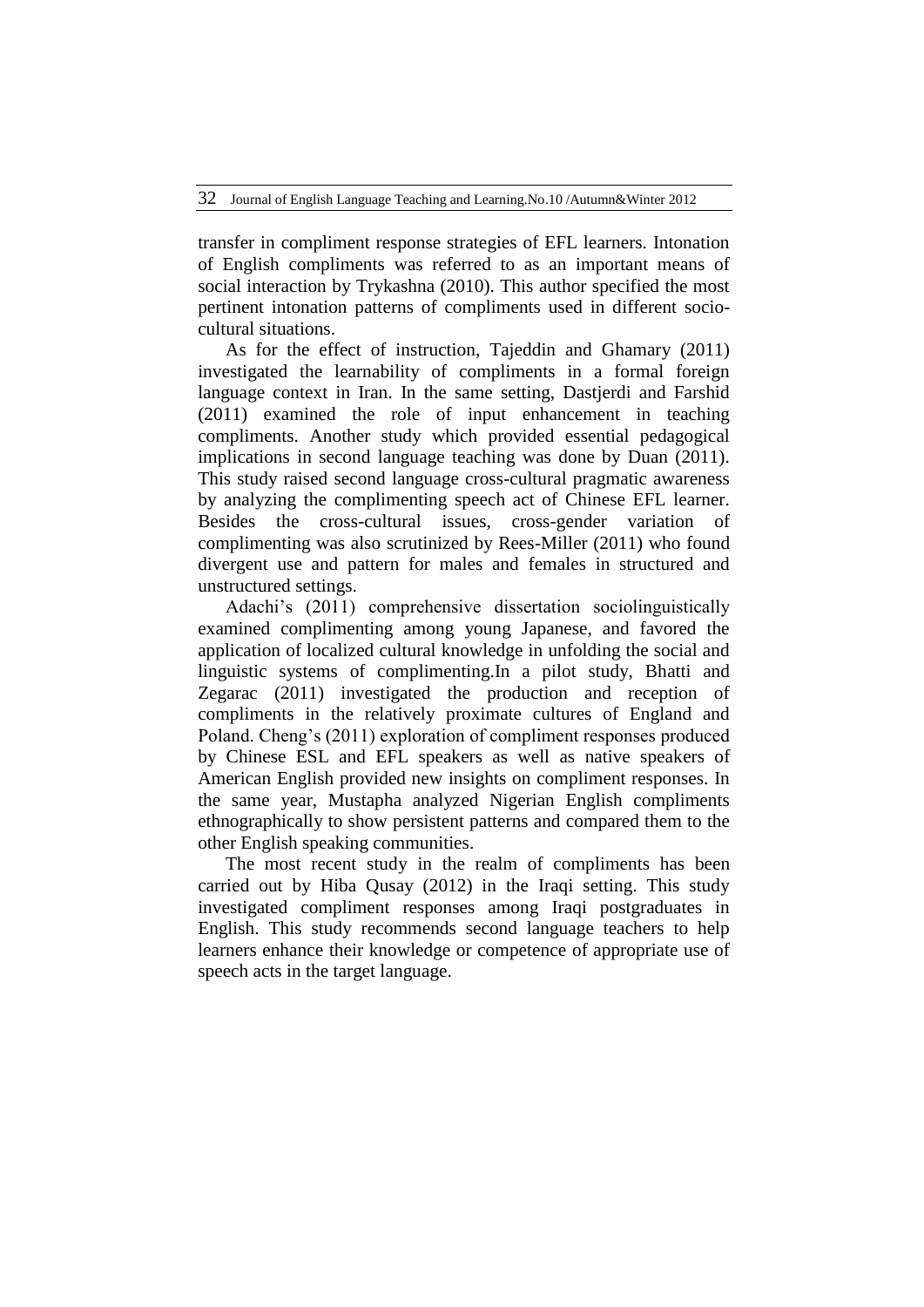#### **PURPOSE OF STUDY**

The present study aims to analyze compliments made by Iranian EFL learners in a number of discourse situations designated in the questionnaire. This analysis is once made at the structural level of the compliments and once again on the pragmatic functions served by the choice of a given response. The following questions are, therefore, addressed:

RQ1: Are there any patterns in the structure of compliments made by Iranian intermediate EFL learners in the designated discourse situations? If there are any, which are the commonest in every discourse situation?

RQ2: What pragmatic functions do the compliments made by these subjects serve in every situation they are presented with?

# **2. METHODOLOGY**

## **2.1Participants**

There were 30 participants in this study consisting of 4 males and 26 females, between 18 to 34 years of age. They were Iranian EFL learners at intermediate level of English proficiency who were learning this language at private language institutes of Iran. They shared a common native language and a common national/cultural background.

#### **2.2 Instrumentation**

In order to gather the data, a DCT questionnaire was employed which assessed participants' performance in 7 pre-designated discourse situations (see the Appendix). At the beginning, respondents were required to fill out the blanks about their personal information including: date of birth, sex, last educational degree and field of study (which was at the top of the questionnaire). They also mentioned whether English was their native language or not, and in case of the latter, how many years they have been learning it as a foreign language. Subsequently, the discourse situations were preceded by a sample question at the start. It was followed by descriptions of the 7 target situations (in question forms) in which the respondents were to imagine themselves in encounters with people of different characteristics in formal or informal settings. They were supposed to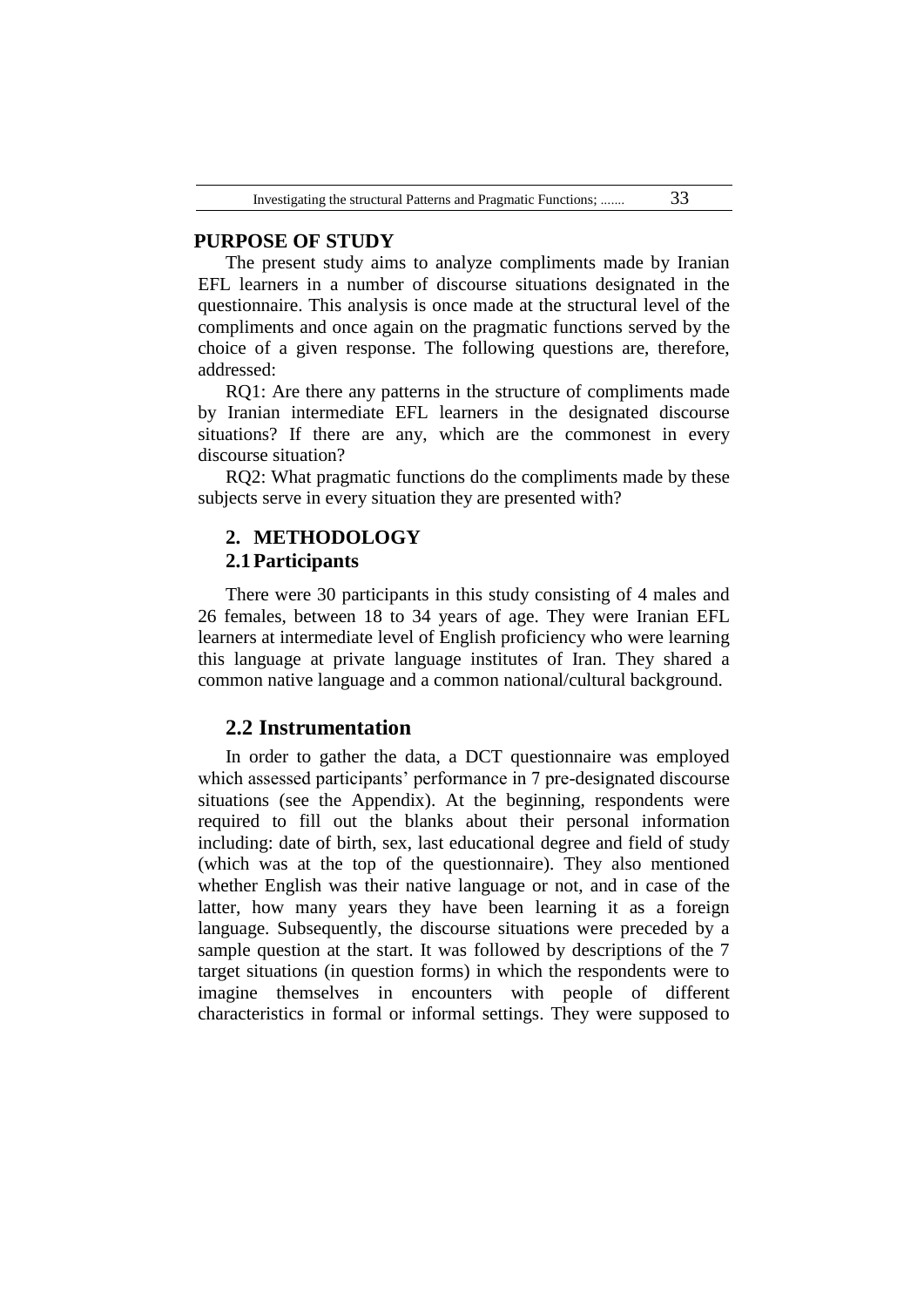make compliments to the addressees and also explain why they chose to compliment in a certain way in every situation. Gaps were provided so that respondents could write their actual responses.

#### **2.3Procedures**

Before the questionnaires were submitted to the participants, they had a briefing with the researcher. The overall aim of the study along with instructions on how to respond to the questions was explained. The whole data analysis process can be summarized as in:

- 1. Data transcription
- 2. Question analysis
- 3. Response analysis (mixed with protocol analysis):

Compliment structure

Compliment function

The initial step was to transcribe the data and prepare it for subsequent analysis. Then the 7 questions in the questionnaire each of which represented a particular discourse situation were analyzed in terms of the relationship between addresser and addressee proposed by Wolfson (1989). This was believed to be affecting compliment behavior.

Then the actual responses given by the subjects were analyzed to see if there were any recurrent structural patterns in Persian compliments similar to what Manes and Wolfson found in 1981.Then, the responses were coded for the functions they served according to Manes (1983) and Wolfson (1989) as the following (the last item of which has been added by the author):

to establish solidarity between speaker and addressee  $\rightarrow$  SOL

to express approval or admiration toward the listener  $\rightarrow$  APP

to strengthen or replace other speech acts like apologizing, greeting, reprimanding, or thanking  $\rightarrow$  OTH

- to soften acts such as criticism  $\rightarrow$  SOF

to offer praise, to reinforce or encourage the desired behavior in specific situations, such as teaching and learning  $\rightarrow$ DES

 $-$  as sarcasm  $\rightarrow$  SAR

 $-$  as a conversation opener  $\rightarrow$  COP

to show interest in the issue at hand for example by asking follow-up questions→FOL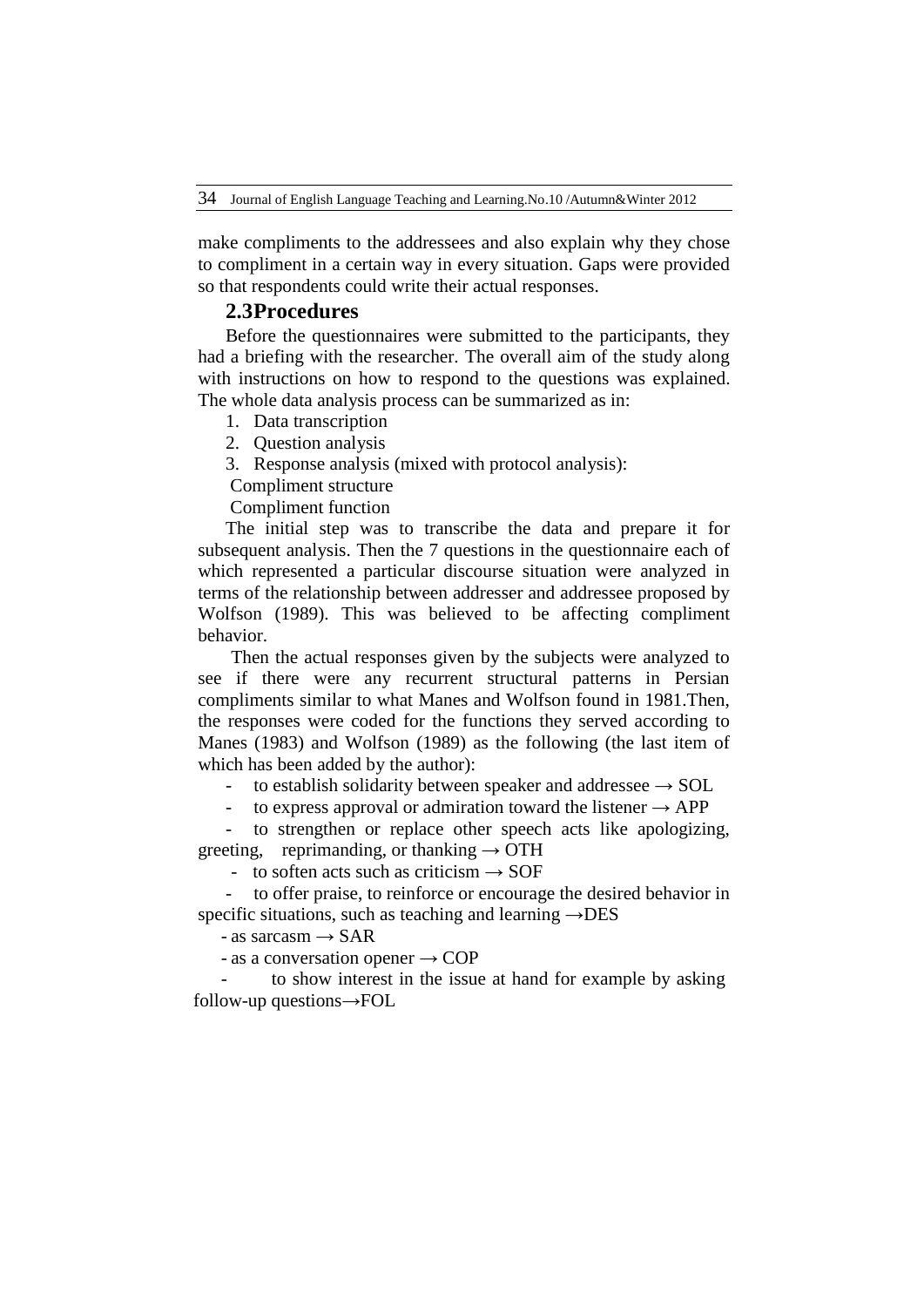Finally, the respondents' protocols were analyzed to find which functions were mainly served in each discourse situation and under what structural pattern.

## **4. RESULTS AND DISCUSSION**

The situations presented in the questions are characterized by the following two features:

1. Relative status of addresser and addressee:

Recipient is higher in status  $\rightarrow$  R.H

Recipient is equal in status  $\rightarrow$  R.E

Recipient is lower in status  $\rightarrow$  R.L

2. Degree of formality of the situation:

Formal  $\rightarrow$  F

Informal  $\rightarrow$  I

Table 1 indicates the characterization of all the questions in the questionnaire: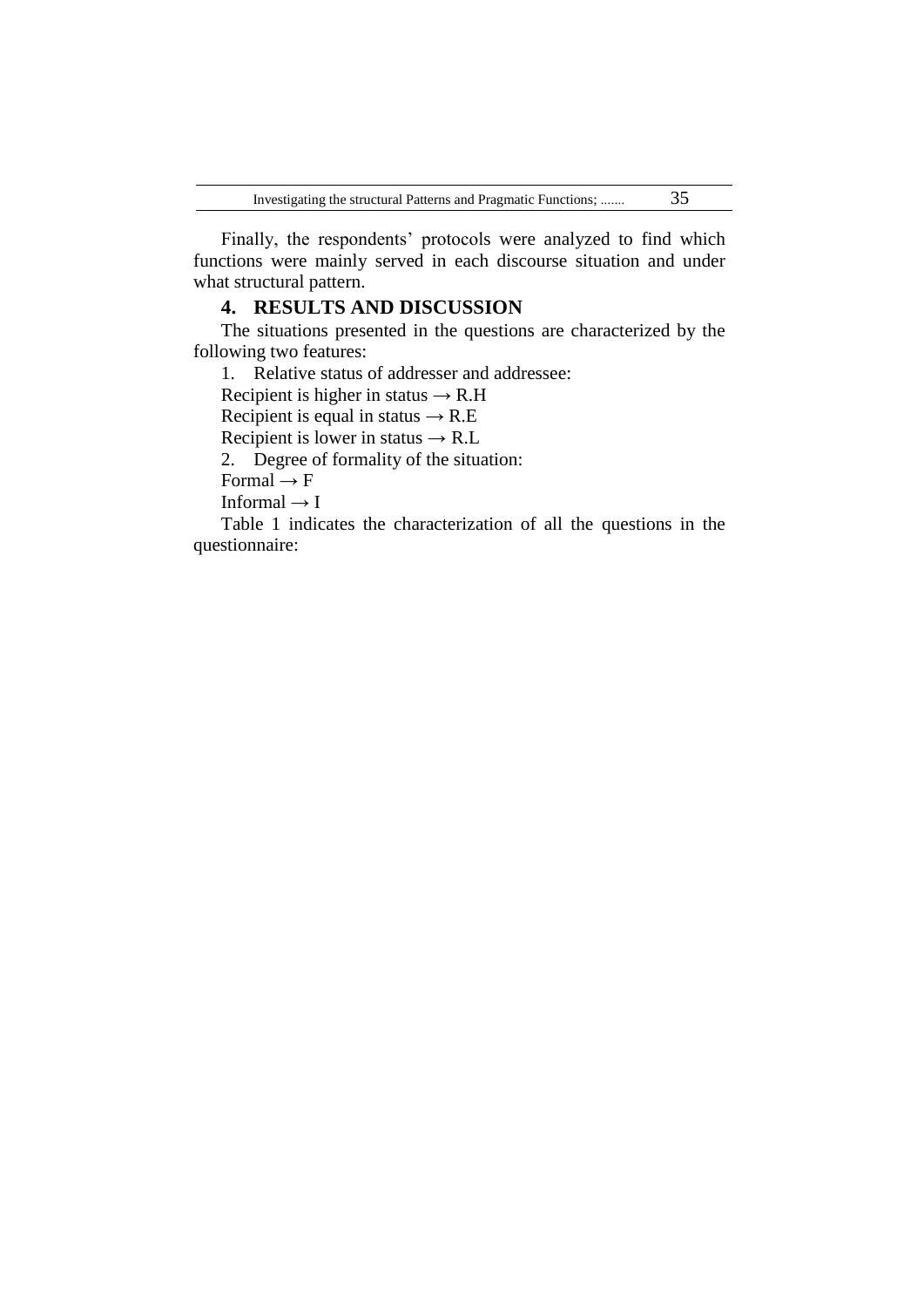#### 36 Journal of English Language Teaching and Learning.No.10 /Autumn&Winter 2012

| <b>Feature</b><br>Question | <b>Topic</b>                 | <b>Relative</b><br>status | Degree of<br>formality |
|----------------------------|------------------------------|---------------------------|------------------------|
| $Q.0$ (sample)             | Sister's new<br>dress        | R.L                       | I                      |
| Q.1                        | Mom's<br>dinner              | R.H                       | I                      |
| Q.2                        | Friend's<br>party<br>clothes | R.E                       | I                      |
| Q.3                        | Professor's<br>lecture       | R.H                       | F                      |
| Q.4                        | Stranger's<br>swimming       | R.H                       | $\mathbf{F}$           |
| Q.5                        | Granny's<br>new purse        | R.H                       | I                      |
| Q.6                        | Friend's<br>haircut          | R.E                       | I                      |
| Q.7                        | Brother's<br>achievement     | R.L                       | I                      |

**Table***. Characteristics of the situations presented in the DCT-questionnaire*

We are faced with a combination of situations in terms of the relationship of addresser-addressee and the level of formality. Participants' responses will be analyzed considering the characteristics of each situation.

# **4.1. Compliment Structures**

As for the analysis of the actual responses made by the participants, we began with the syntactic structure of the compliments. We came across the following structural patterns:

پرسش هایی که پاسخ آنها بله یا خیر می باشد. questions No/Yes 1- مثال: به منم یاد میدید؟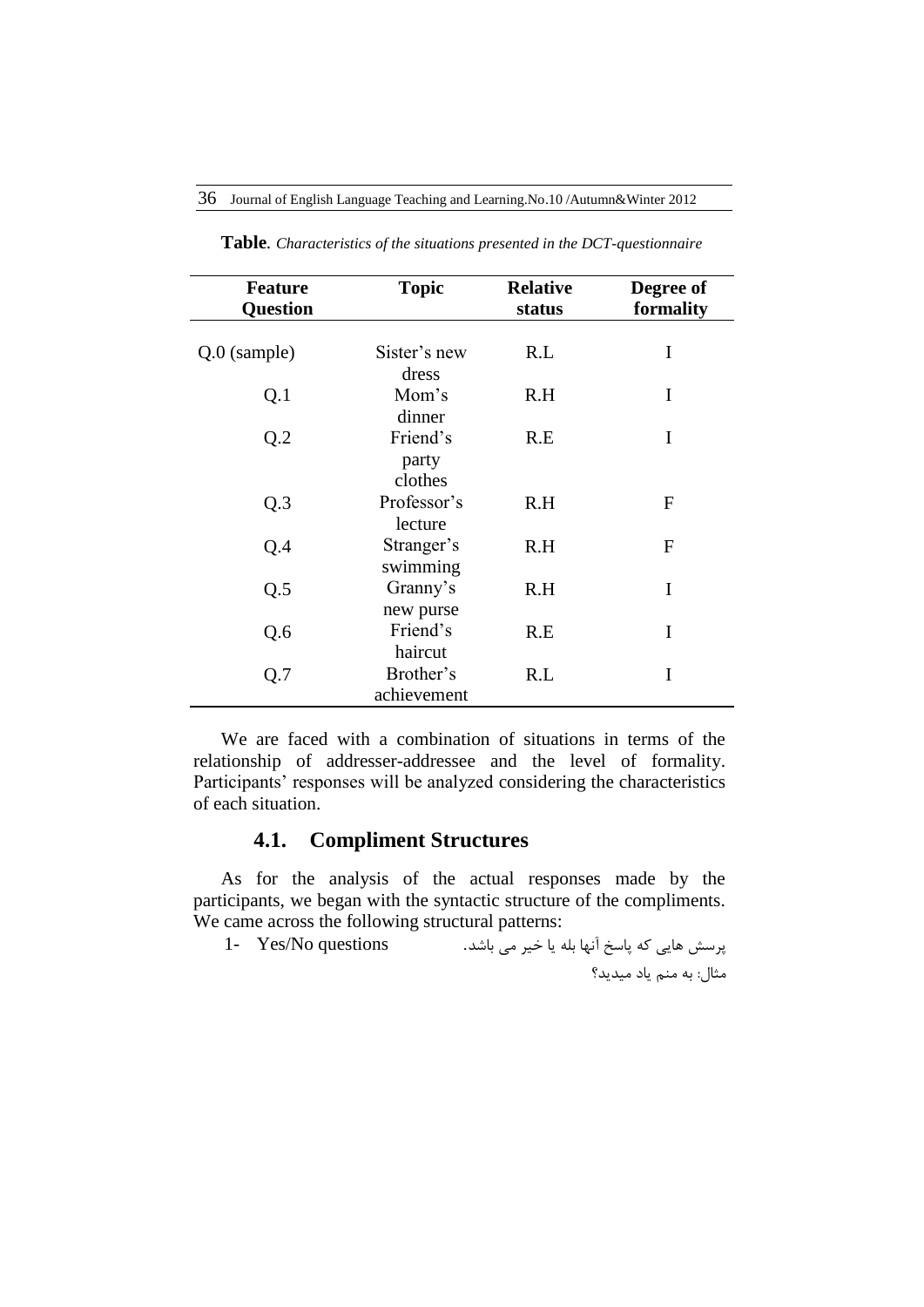|                                                                                   | (e.g. Would you help me learn it too?)    |                          |     |
|-----------------------------------------------------------------------------------|-------------------------------------------|--------------------------|-----|
| 2- Wh-questions                                                                   | پرسش هایی که پاسخ آن ها توضیحی است.       |                          |     |
|                                                                                   |                                           | مثال: از کجا خر بدبدش؟   |     |
| (e.g. Where have you bought this?)                                                |                                           |                          |     |
|                                                                                   |                                           |                          |     |
| 3- Statements (In Persian structures: "sub.+adj.+v."<br>"sub.+adv.+obj./adj.+v.") |                                           |                          | OR. |
| (جمله به شكل خبر ي ساده به منظور اظهار نظر : "فاعل + صفت + فعل" يا "فاعل +        |                                           |                          |     |
|                                                                                   |                                           | قيد + مفعول/صفت +فعل")   |     |
|                                                                                   |                                           |                          |     |
|                                                                                   |                                           | مثال: شناتون خيلي عاليه. |     |
| (e.g. Your swimming is perpect.)                                                  |                                           |                          |     |
| 4- Exclamation (In Persian structure: "Exclamation"                               |                                           |                          |     |
| word+adj./adv.+v.")                                                               |                                           |                          |     |
|                                                                                   | (اظهار تعجب: "چه/چه قدر + صفت/قيد + فعل") |                          |     |
|                                                                                   |                                           |                          |     |
|                                                                                   |                                           | مثال: جه قدر قشنگه!      |     |
| (e.g. How beautiful it is!)                                                       |                                           |                          |     |
| 5- One-word expressions (other than exclamation structure)                        |                                           |                          |     |
|                                                                                   |                                           | ايول/مثال: أفرين         |     |
|                                                                                   |                                           |                          |     |
| (e.g. Bravo./Excellent.)                                                          |                                           |                          |     |
| 6- Imperatives                                                                    |                                           |                          |     |
|                                                                                   |                                           | مثال: كيف كن / نگاش كن.  |     |
| (e.g. Look at him./Enjoy.)                                                        |                                           |                          |     |
|                                                                                   |                                           |                          |     |

The frequency of occurrence of each structure along with the percentage it comprises is presented in table 2. Contributions of the six observed structures are more evidently illustrated in a pie chart in figure 1.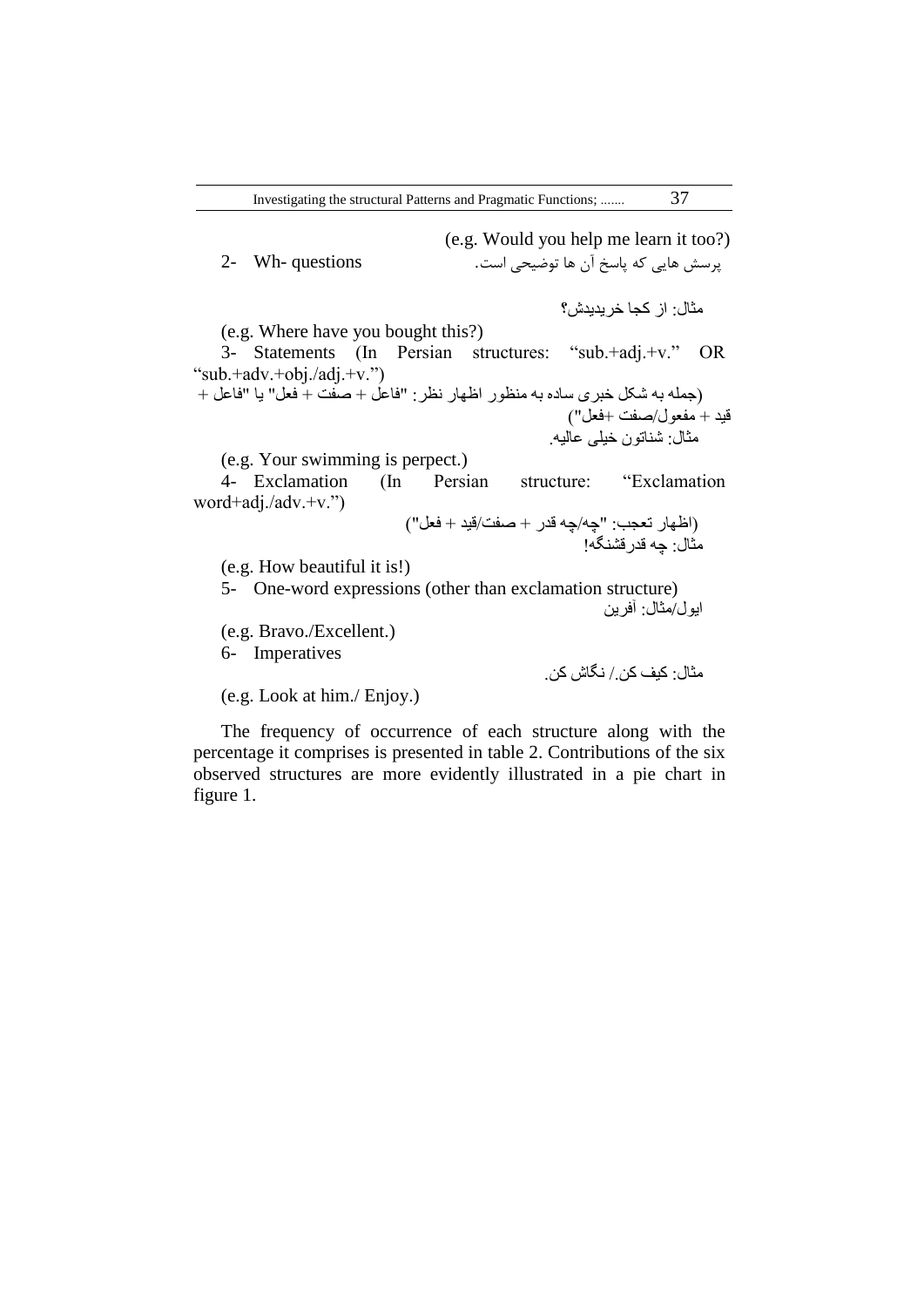| structure   | frequency | percentage |
|-------------|-----------|------------|
| Yes/No O    | 23        | 7.49       |
| Wh-O        | 40        | 13.02      |
| Statement   | 154       | 50.16      |
| Exclamation | 62        | 20.20      |
| One-word    | 19        | 6.20       |
| expression  |           |            |
| Imperative  | 9         | 2.93       |

**Table2**. *The frequency of occurrence of the structural patterns in response compliments*





The overall percentages of the comprising compliment structures

As it can be observed, simple statements, not in the form of questions, exclamation or imperatives alone comprise more than 50% of the whole compliments. 20% of the compliments have been in the form of questions of the both type (Yes/No, Wh-). The next 20% belongs to the shorter expressions in the form of exclamations. Still shorter, one-word expressions comprise 6% of the compliments. The remaining 3% (approximately) are in the form of imperatives. These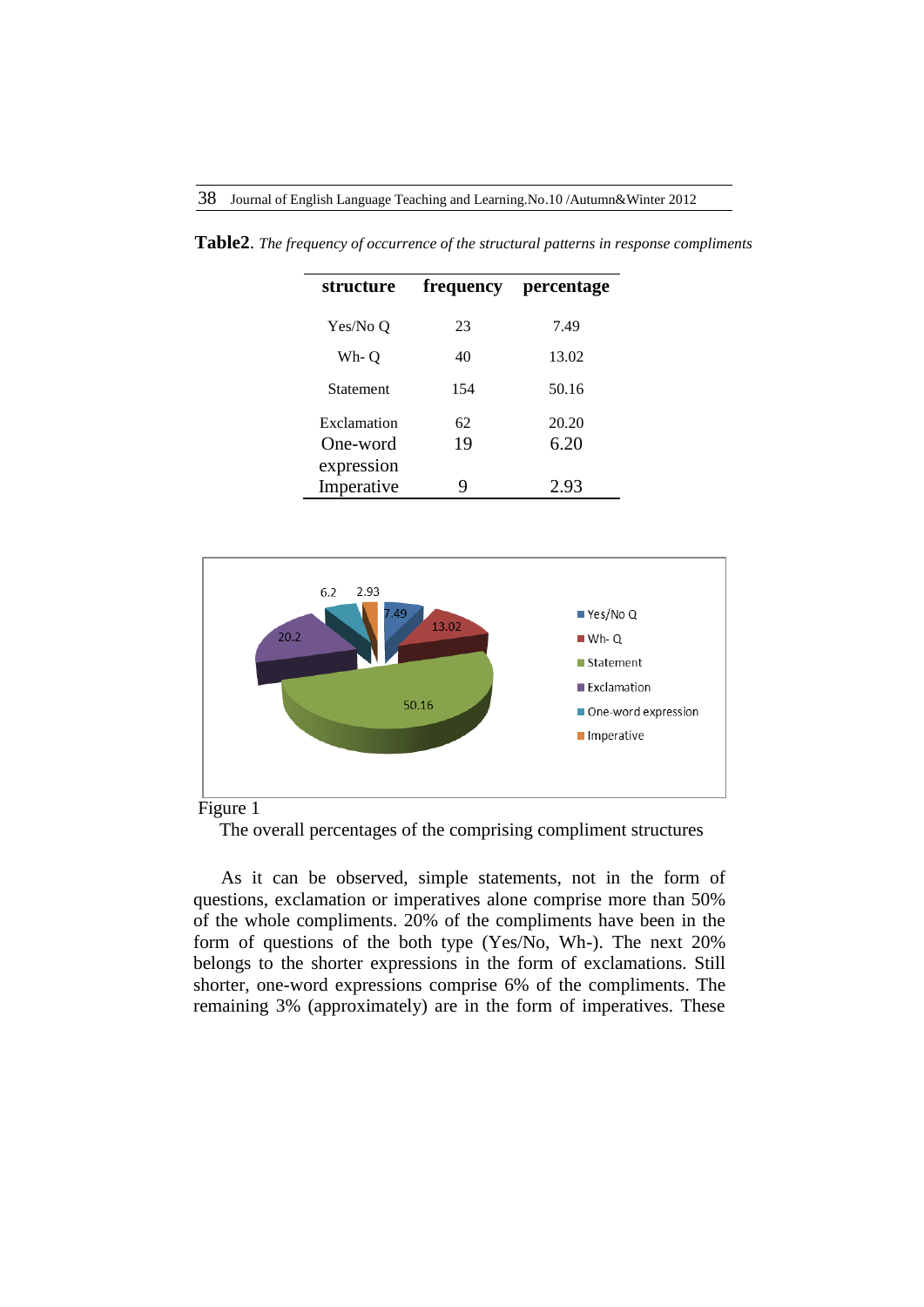are not short expressions; however, since they function mainly as request or suggestions, they supposedly put an extra burden on the listener's shoulders which might be face-threatening. This can be part of the reason why they are of the least used structure.

It should be reminded that the above statistics describe the whole compliments the respondents made. Every question in the questionnaire, however, presents respondents with a unique situation. Therefore, now that we realized which structures with what contributions are used generally by the Iranian respondents, we are also eager to know which structures are more dominant in each discourse situation presented by each question. Examine table 3.

|                          | Q1       | Q <sub>2</sub> | Q <sub>3</sub> | Q4    | Q5       | Q6       | Q7             |
|--------------------------|----------|----------------|----------------|-------|----------|----------|----------------|
| Yes/No q                 | $\theta$ | 7.69           | 3.70           | 11.76 | 4.65     | 7.27     | 5.55           |
| Wh-q                     | 2.77     | 15.38          | $\theta$       | 25.49 | 11.62    | 27.27    | $\overline{0}$ |
| statement                | 83.33    | 46.15          | 92.59          | 35.29 | 48.83    | 34.54    | 55.5           |
| exclamation              | 8.33     | 25.64          | 3.70           | 17.64 | 34.88    | 27.27    | 5.55           |
| One-word                 | 2.77     | $\theta$       | $\Omega$       | 5.88  | $\theta$ | $\Omega$ | 29.62          |
| expression<br>Imperative | 2.77     | 5.12           | $\Omega$       | 3.92  | $\theta$ | 3.63     | 3.70           |

**Teble3***. Percentages of the comprising compliment structures in each discourse situation*

As table 3 indicates, the most prevalent structure in discourse situation 1 is the statement type  $(\Box \ 83\%)$ . This situation was characterized as informal, however, with an interlocutor who is of a higher status in age and family relationship (relationship  $\rightarrow$  child to mother). The most dominant sample statements in this situation were:

خیلی خوشمزه بود/. دستت درد نکنه/. عالی بود/. واقعآ زحمت کشیدید. (translations: It was very delicious./ It was excellent.)

Besides the statements, more than 8% of the compliments in this situation were exclamations, the commonest of which were:

عجب غذایی !/چه قدر زحمت کشیدید!/ چه شام خوشمزهای! (translations: What a food!/ What a delicious dinner!)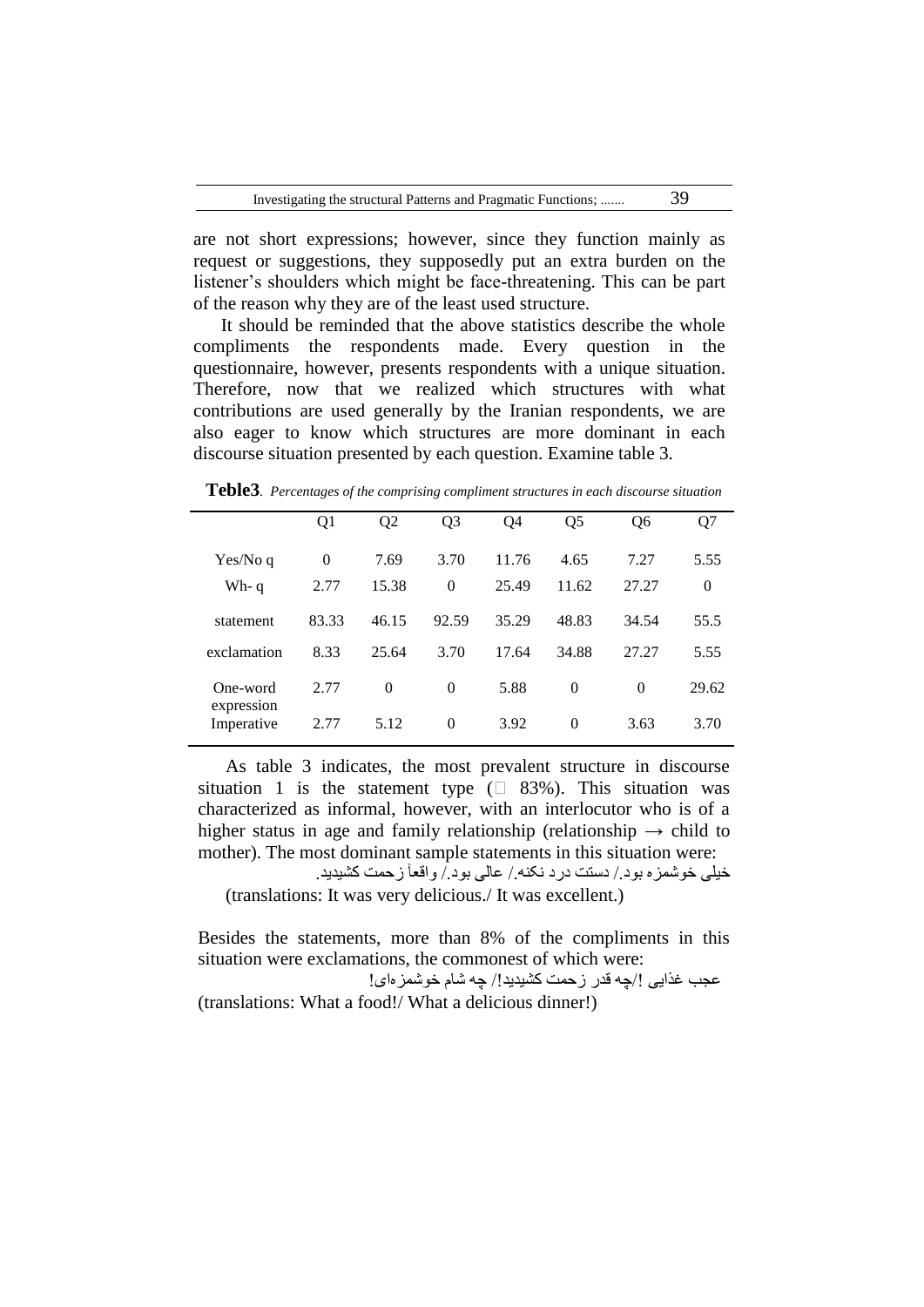Situation 2 was characterized as informal and between two people of equal status (relationship  $\rightarrow$  friend to friend). The commonest structures used in this situation were statements ( $\Box$  46%), exclamations  $(\square$  25%) and Wh- questions ( $\square$  15%) respectively. The commonest instances of statements were:

لباست خیلی زیباست/. خیلی خوشگل شدی/. خیلی بهت میاد. (translations: Your dress is very nice./ You are so beautiful./ It suits you very well.)

The most uttered exclamations were:

چه لباس قشنگی!/ چه قدر زیبا شدی!/ چه خوشگل به نظر میرسی! (e.g. What a nice dress!/ How beautiful you have become!/ How nice you look!)

کجا میری مگه؟/ از کجا :And finally, the examples of Wh- questions were<br>گر فتیش؟ گرفتیش؟

(e.g. Where are you destined to?/ Where have you bought it?) In situation 3, except for the statements  $($  $\Box$  92%), the other

structures were rarely used. This situation was characterized as formal, and the compliment recipient was higher in status, both in terms of age and education (relationship  $\rightarrow$  student to professor). The commonest instances of statements used in this situation were: عالی بود استاد / خسته نباشید استاد.

(e.g. That was excellent, professor./ Nice job!)

Situation 4could be considered a formal encounter between the respondent and a stranger whose status (in terms of swimming skill) is higher than the respondent. This was the only situation in which all the structures were used. The most prevalent of them, however, were statements ( $\Box$  35%), Wh- questions ( $\Box$  25%), exclamations ( $\Box$  17%) and Yes/No questions  $(\square 11\%)$  respectively. The commonest instance خیلی خوب شنا میکنید. : of the statements was

(e.g. You swim really well.)

Among exclamations, the following were used more often:

چه قدر خوب شنا میکنید.

(e.g. How well you swim!)

Common instances of Wh- questions were:

چند وقته کار میکنید؟ کجا شنا رو اینقدر خوب یاد گرفتید؟ (e.g. How long have you been swimming?/ Where have you learned to swim so well?)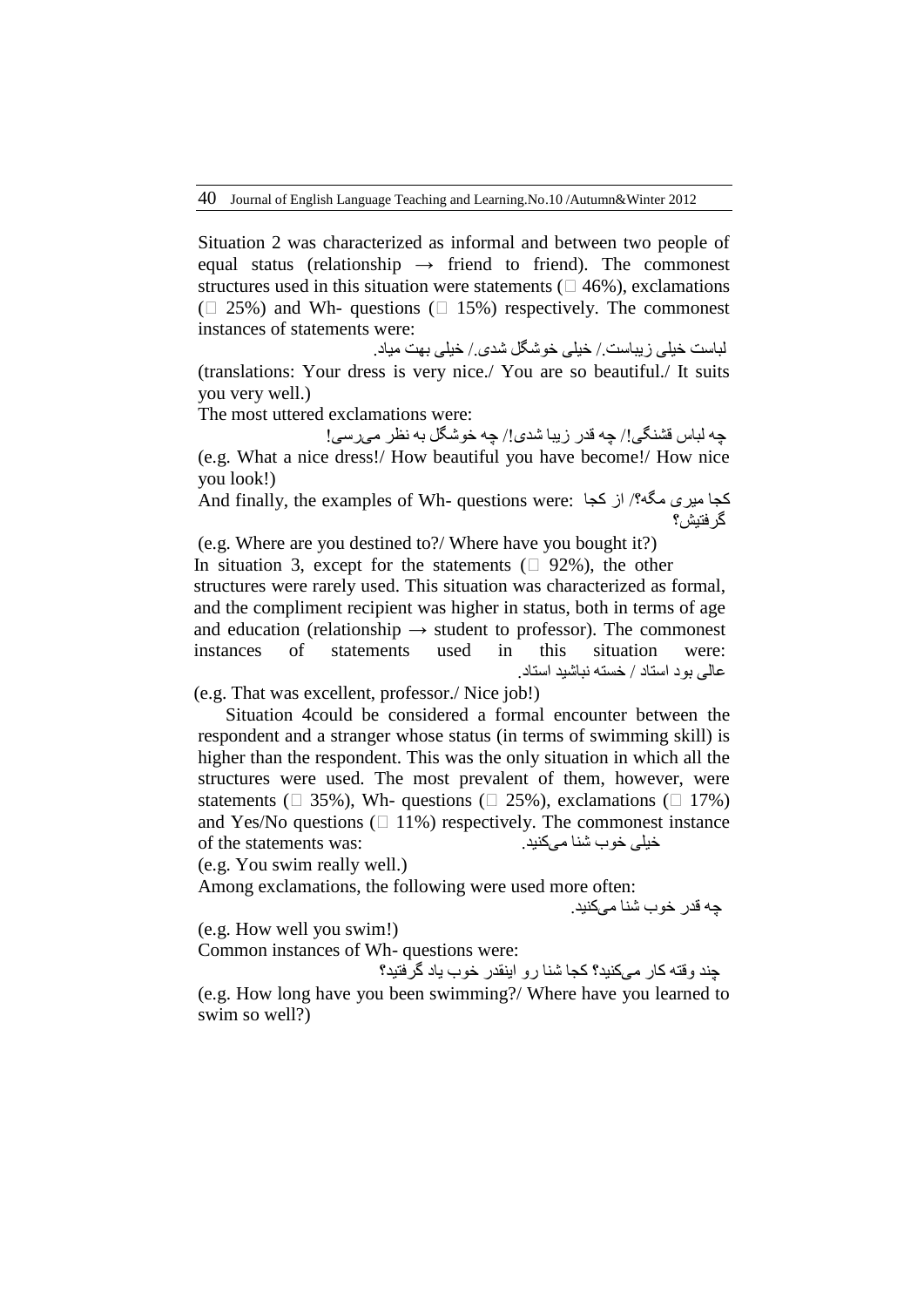The Yes/No question used significantly was: میکنید؟ کار شنا وقته خیلی (e.g. Has it been long that you swim?)

As for situation 5, the dominant structures were statements ( $\Box$  48%), exclamations  $(\Box 34\%)$  and Wh-questions  $(\Box 11\%)$ . This discourse situation was informal and placed the respondent in an encounter with an interlocutor of a higher status in age and family relationship (grandchild to grandmother). Instances of the common statements خیلی قشنگه/. مبارک باشه. :were

(e.g. It's really nice./ Congrats.)

Examples of the prevalent exclamations were:

به به! چه کیف قشنگی!/ وای چه قدر خوشگله! (e.g. Wow. What a nice bag!/ Wow. How beautiful it is!)

And the typical Wh- questions were the following: 'چند خریدین خریدین؟

(e.g. How much did it cost?/ Where have you bought it?)

The  $6<sup>th</sup>$  discourse situation was an informal one in which the respondent made compliments to an interlocutor of equal status (relationship: friend to friend). Analysis of the data revealed statements ( $\Box$  34%), exclamations ( $\Box$  27%) and Wh- questions ( $\Box$  27%) as the most frequently used structures. Among statements the following were the commonest:

خوشگل شدی/. بهت میاد/. قشنگ شده موهات.

(e.g. You look great./ It suits you./ Your hair looks nice.) The exclamations typically used in this discourse situation were:

چه قدر عوض شدی!/ چه بهت میاد!/ چه قدر قیافت تغییر کرده. (e.g. How different you look!/ How nice it looks on you.)

The most common instances of Wh- questions were:

کدوم آرایشگاه رفتی؟/ کی اصالح کردی موهاتو؟/ اسم مدلش چیه؟

(e.g. Where have you had a haircut?/What is this hair style called?) And finally, the last question placed the respondent in an informal discourse situation to make compliments to an interlocutor of a lower status in age, family relationship and education (sister/brother to the younger brother). The findings were indicative of statements  $( \Box 55\%)$ and one-word expressions  $($   $\Box$  29%) as the dominant structures. The most prevalent statements which were uttered were: /.تونی می دونستم می می دونستم موفق میشی/. واقعا خوب بود/. خسته نباشی.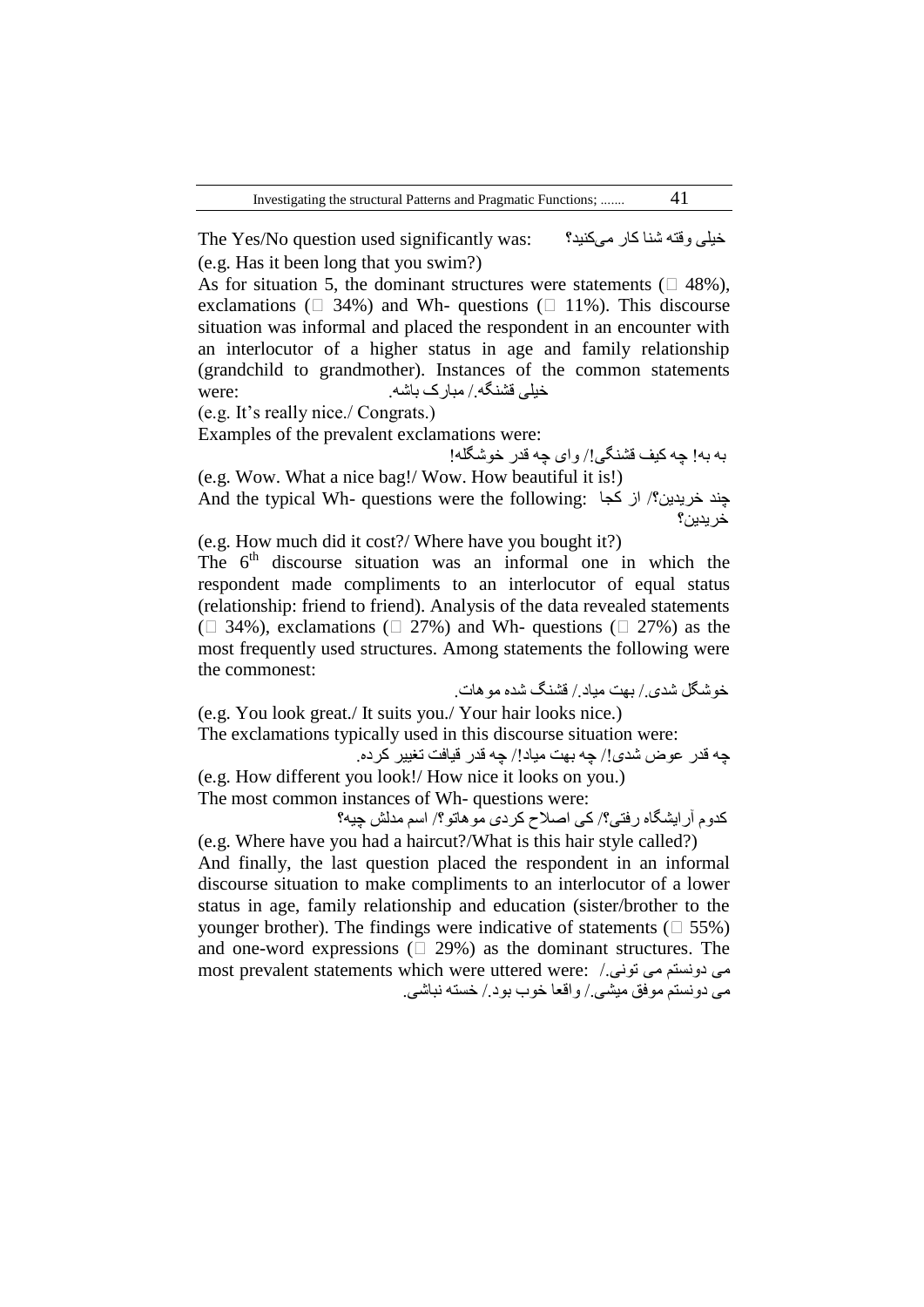(e.g. I was sure that you could do it./ I knew you could make it./ that was really good./ Well done.)

And the commonest among one-word expressions were: بارک /.آفرین الله /تبریک.

(e.g. Bravo./Excellent./ Congrats.)

## **4.2. Compliment Functions**

As mentioned previously, there are a variety of linguistic functions served by compliments. In this study, we focus on those presented by Manes and Wolfson, illustrated in figure 2, plus one other function added by the author (FOL):



#### Figure 2

#### Manes and Wolfson's functions of compliments

*SOL → to establish solidarity between speaker and addressee*

*APP → to express approval or admiration toward the listener* 

*OTH → to strengthen or replace other speech acts like apologizing, greeting, reprimanding, or thanking, request*

*SOF → to soften acts such as criticism* 

 $DES \rightarrow$  to offer praise, to reinforce or encourage the desired behavior in specific *situations, such as teaching and learning*

*SAR → as sarcasm*

*COP → as conversation opener*

*FOL →to show interest in the issue at hand for example by asking follow-up questions*

We sought to know that the compliments made in each of the situations presented in the questionnaire served which of the aforementioned functions.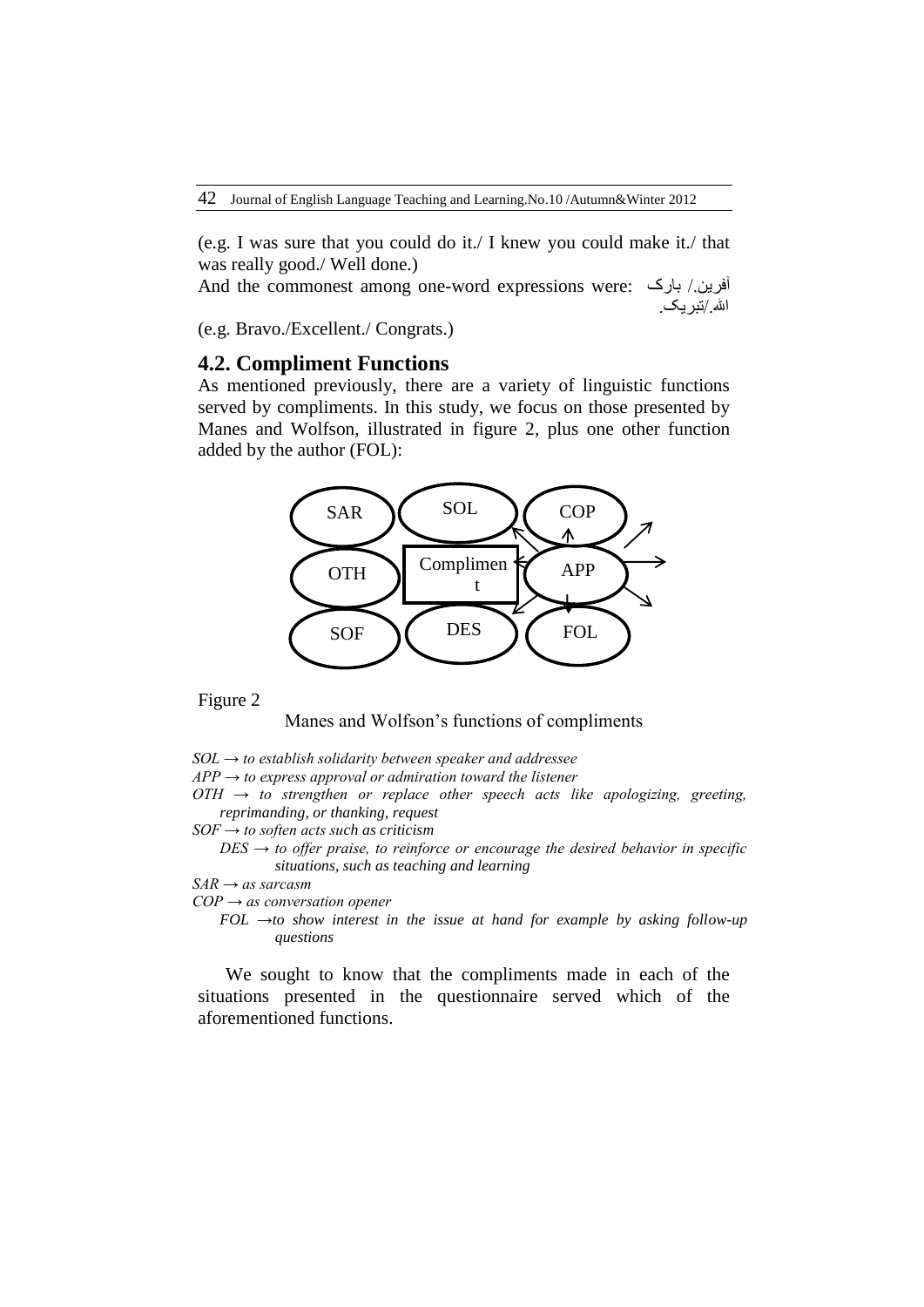Investigating the structural Patterns and Pragmatic Functions; ....... 43

**Table4**:*The functions served by the compliments made at every discourse situation*

| uwww.se-summon         |                |                |                   |            |                |                |                |
|------------------------|----------------|----------------|-------------------|------------|----------------|----------------|----------------|
| question<br>structure  | Q1             | Q <sub>2</sub> | Q <sub>3</sub>    | Q4         | Q <sub>5</sub> | Q <sub>6</sub> | Q7             |
| Yes/No q               |                |                |                   | <b>FOL</b> | --             |                |                |
| Wh-q                   |                | <b>FOL</b>     | $\qquad \qquad -$ | <b>FOL</b> | <b>FOL</b>     | <b>FOL</b>     |                |
| statement              | <b>APP/OTH</b> | APP            | APP               | APP/COP    | APP            | APP            | <b>APP/DES</b> |
| exclamation            | <b>APP/OTH</b> | APP            | $- -$             | APP/COP    | APP            | APP            |                |
| One-word<br>expression |                |                |                   |            |                | --             | <b>APP/DES</b> |
| Imperative             |                |                |                   |            |                |                |                |

As illustrated in table 4, the two functions served by the statements and exclamations in situation 1 were expressing *approval* and also *thanking*. All the participants, unexceptionally, expressed thanks to their mother. Analysis of their protocols indicated that, except for one respondent, they all admired their mother's cooking even in cases they did not really like the food, since they did not mean to hurt their mother's feeling or to threaten her positive face. *Affection* was found to be the most dominant feeling determining the respondents' choice of compliments which served the two noticeably recurrent functions in discourse situation 1.

In situation 2, except for a few, the majority of respondents cast approval of their friend's new dress either in statements or exclamations, even if they found it (the dress) unfitting. Follow-up questions were asked to know more about the issue. Particularly, they were eager to know why their friend was wearing a new dress, or where she has been to, (mostly out of curiosity). The informal, casual atmosphere of this encounter allowed such follow-up questions to be asked more comfortably. *Attention* and *curiosity* were found to be the dominant feelings in this situation, as the think-aloud protocols indicated.

Unlike the previous two situations, discourse situation 3 placed the respondents in a very formal encounter which, as the results indicated, only elicited approval and admiration from the part of the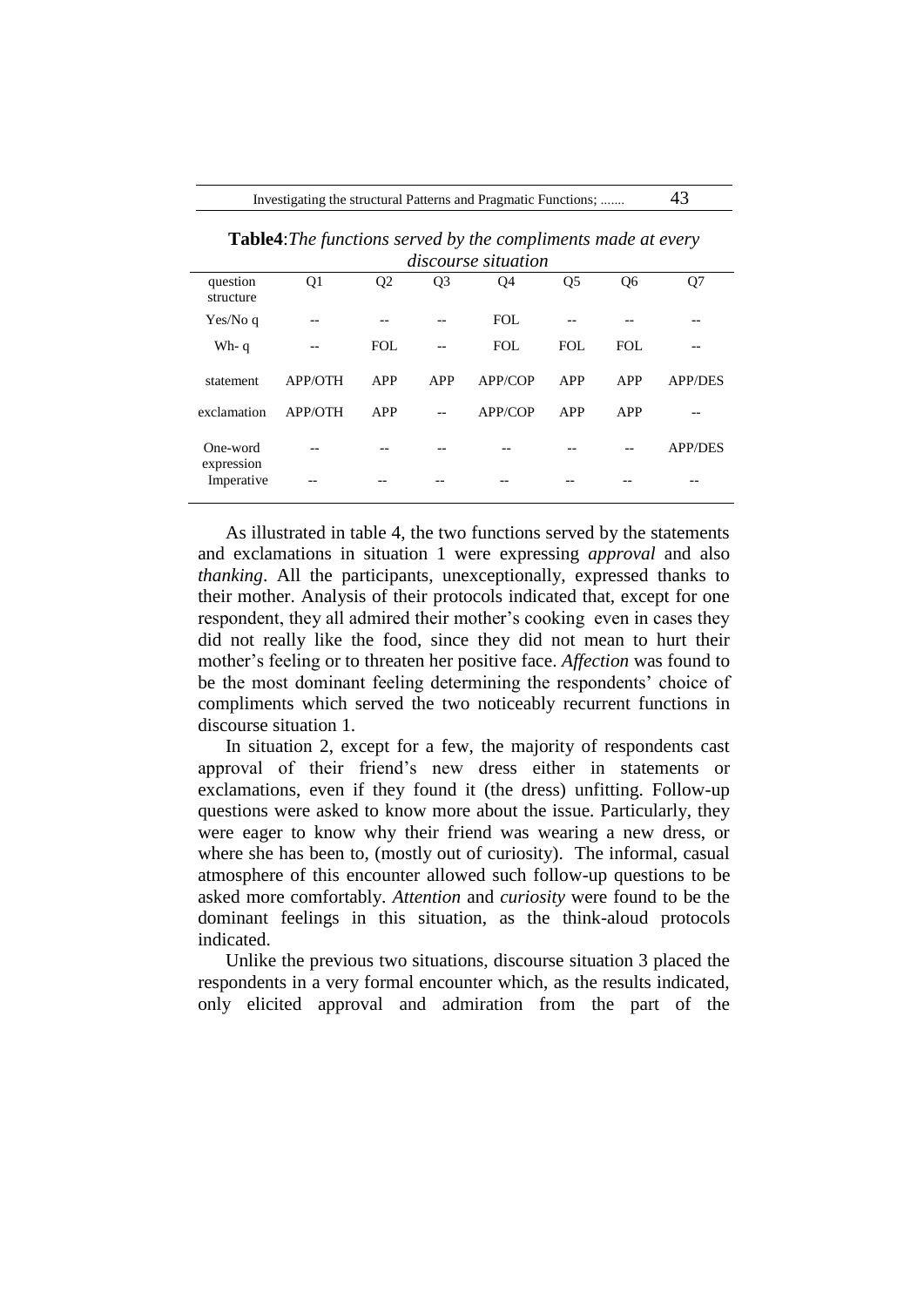complimenter. The unequal status of addresser-addressee demanded respect to be paid to the addressee, as the protocols ratified. All the participants, non-exceptionally looked up to their professor and expressed plain or extensive admiration to his/her lecture. Some have mentioned in their protocols that even if they did not find the lecture so impressive, they had no choice but to appreciate it since their unequal status demanded so.

Situation 4 has been the one with the greatest number of follow-up questions either in Yes/No- or Wh- question forms. The majority of these questions targeted the amount of time devoted to learning the skill. This indicates that almost all the respondents found time as the most relevant element to the achievement level. Such questions (if asked) always followed the initial approval of the addressee's skill. Since the addressee was a stranger, the initial statements uttered also functioned to open the conversation. The ice did not break by immediately asking where- and when- questions without any initial appreciation of the quality of the skill.

The most salient elements which the respondents considered in responding to the  $5<sup>th</sup>$ situation were age and affection which especially in familial relationships of Eastern cultures demand great respect. All the respondents made compliments to show appreciation of their grandmother's purchase (saving the positive face of the interlocutor). Both the statements and exclamation expressions were to this aim. In their protocols, they have mentioned that even if they really were not interested in the material bought, yet they could not hurt their grandmother's feelings and therefore pretended to like it. Admittedly, they asked further questions related to where, when and the price of the purchase. Unlike situation 3 in which awe and respect were the dominant feelings involved, here deep love mixed with respect made the respondents cautious in expressing their compliment.

The addresser-addressee status was considered as equal in situation 6, in which the respondents showed approval of their friend's new hair style either in statements or exclamations. As they admitted in their protocols, they all had this understanding of their friend's expectation to be admired in the public. In fact, what distinguishes this situation from situation 2 is that here the addresser and addressee are not alone, and are in the company of others in a public place. All the respondents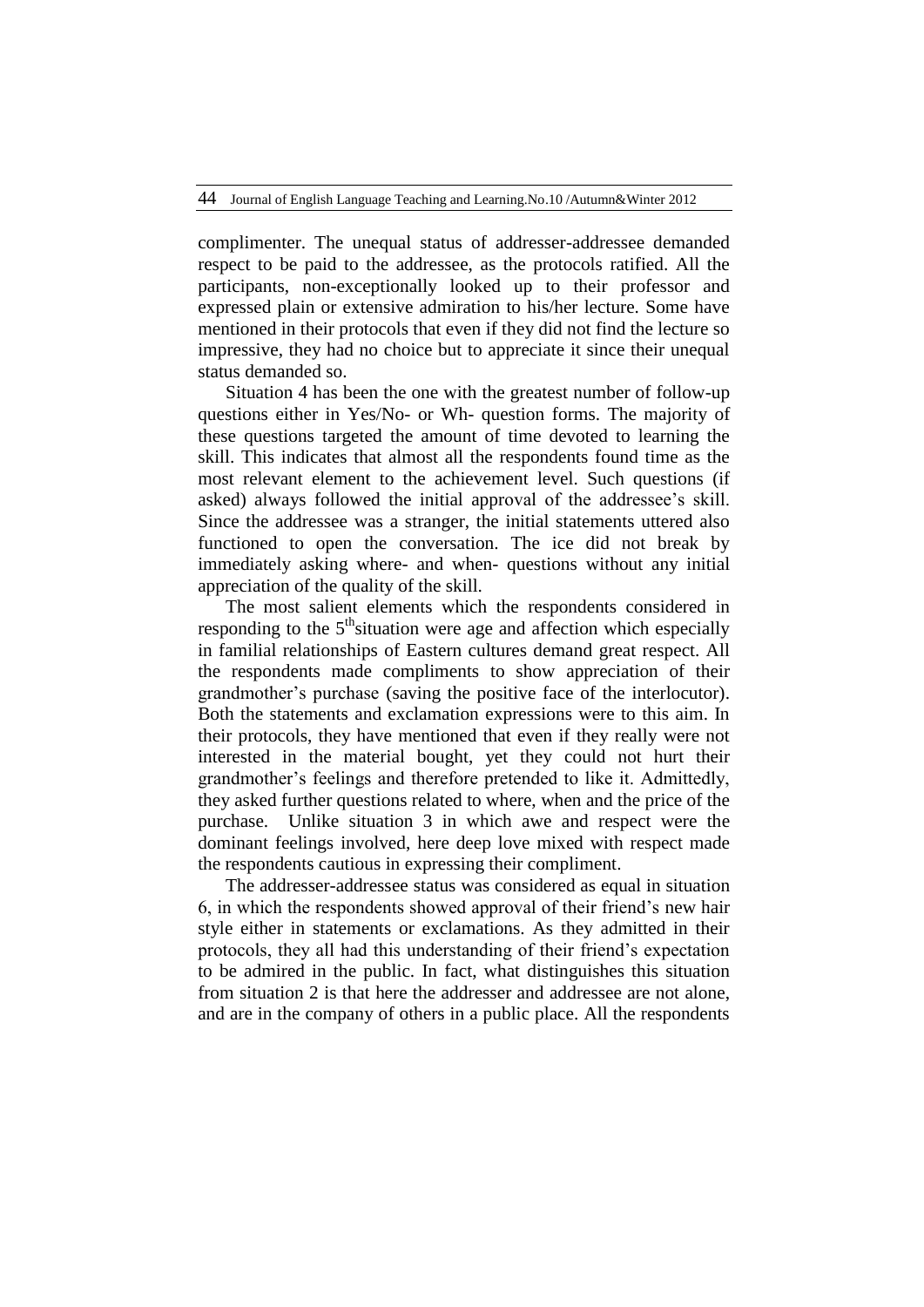responded positively to their friend's need of attention and admiration. The casual and friendly atmosphere of this discourse situation allowed further follow-up questions to be asked which helped satisfy the addressee's desire to be attended to and admired still further.

Situation 7 held an unequal status between addresser and addressee. What distinguishes this situation from situations 1, 3, 4 and 5 is the top-down stance. In the previous unequal situations the addresser was lower in some aspect from the addressee. In this situation it was vice-versa. All the respondents tended to appreciate their younger brother's achievement lavishly in statements. Their appreciation was also expressed in one-word intimate expressions such as اهلل بارک /آفرین /ایول. The unique function which was served exclusively in this situation was DES, to encourage the addressee to always try as well in learning affairs. On the whole, all the respondents expressed deep and true joy on hearing their brother's achievement as if his achievement were theirs.

#### **3 CONCLUSION**

This study was carried out with 2 research questions in mind. The first question aimed to see if there were any patterns in the structure of compliments made by Iranian EFL learners in different discourse situations. Analysis of their actual utterances revealed such patterns to exist. Participants showed a great tendency to utter their compliments in simple statement forms. 50 percent of their compliments were made in this structure. Exclamations and Wh- question forms were also used to a lesser but considerable degree.

The second question sought for the functions which were mostly served by the compliments made by Iranian EFL learners. The two functions which were found to be prevalent in all the situations were APP and FOL. The former serves to express approval and admiration towards the addressee's new status and the latter appeases the curiosity to know more about the event by asking follow-up questions. Besides that the dominant functions of compliments for every discourse situation were found and reported which were not limited only to the two functions just mentioned. They included COP (conversation opener), OTH (replacement for other speech acts) and DES (encouragement of the desired behavior) as well.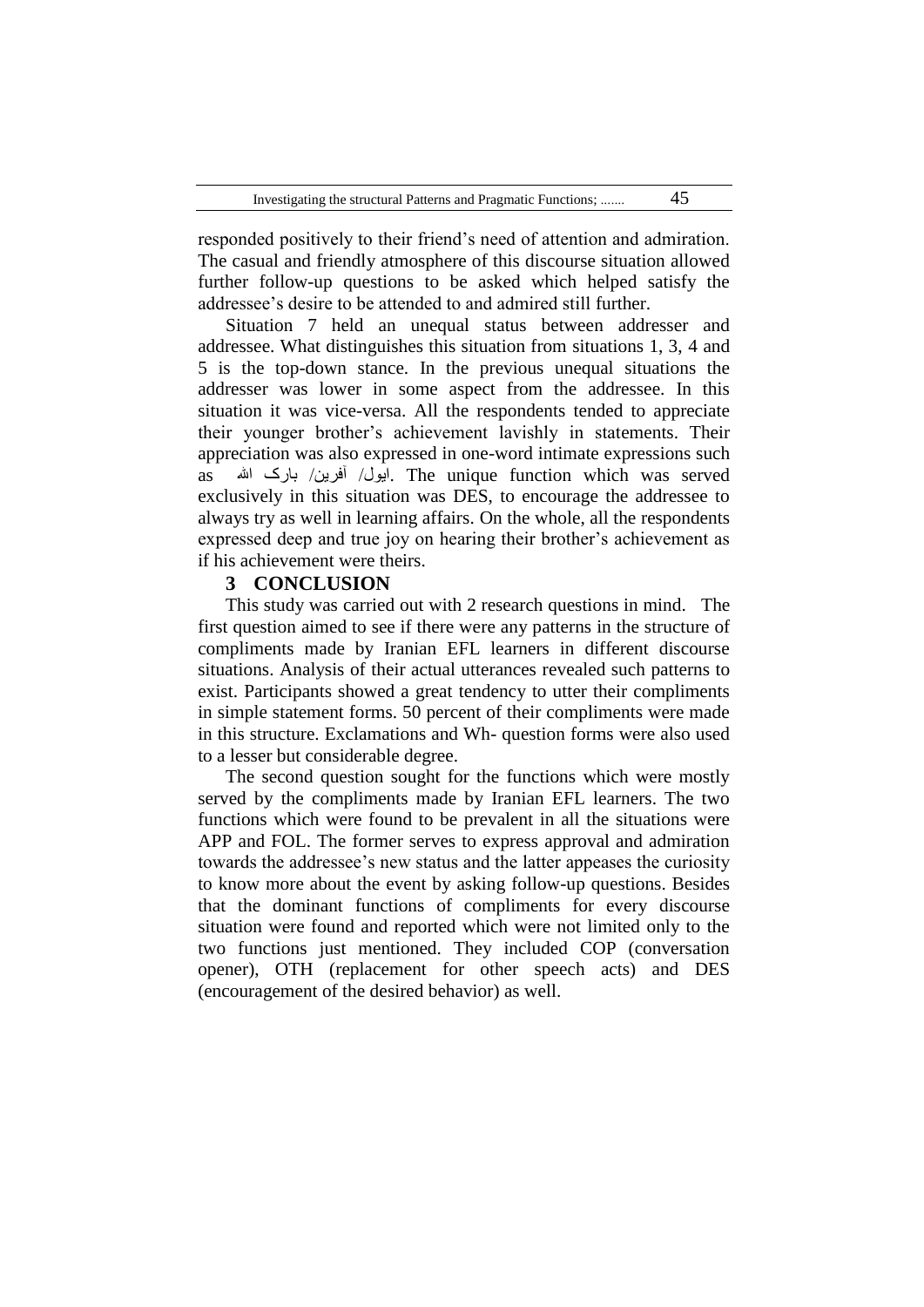As discussed in the introductory section, the significance of compliments as important speech acts in conversations is unquestionable. Speaking is considered as the most urgent skill for the majority of EFL learners. They need to learn to perform different speech acts (thanking, apologizing, requesting, complimenting,…) properly in different situations and with different addressees. EFL learners have already a storage of their native language criteria for performing speech acts, which is culturally-laden. Awareness of this mental storage can help EFL teachers to know on what basis learners choose to say a particular thing in a particular discourse situation. Then in cases where there are cultural and linguistic differences between what they actually say (based on their own background) and what they are expected to say (based on what is proper in the target language and culture), teachers can better provide them with correct feedback.

This research aimed to cast light on detailed features of compliments made by Iranian EFL learners. Awareness of the underlying issues that influence performing this speech act in learners' native language hopes to predict similarities and divergences of performing this act in learners' target language. Further research is welcomed to investigate these non-native English language learners' utterances in similar discourse situations in the target language.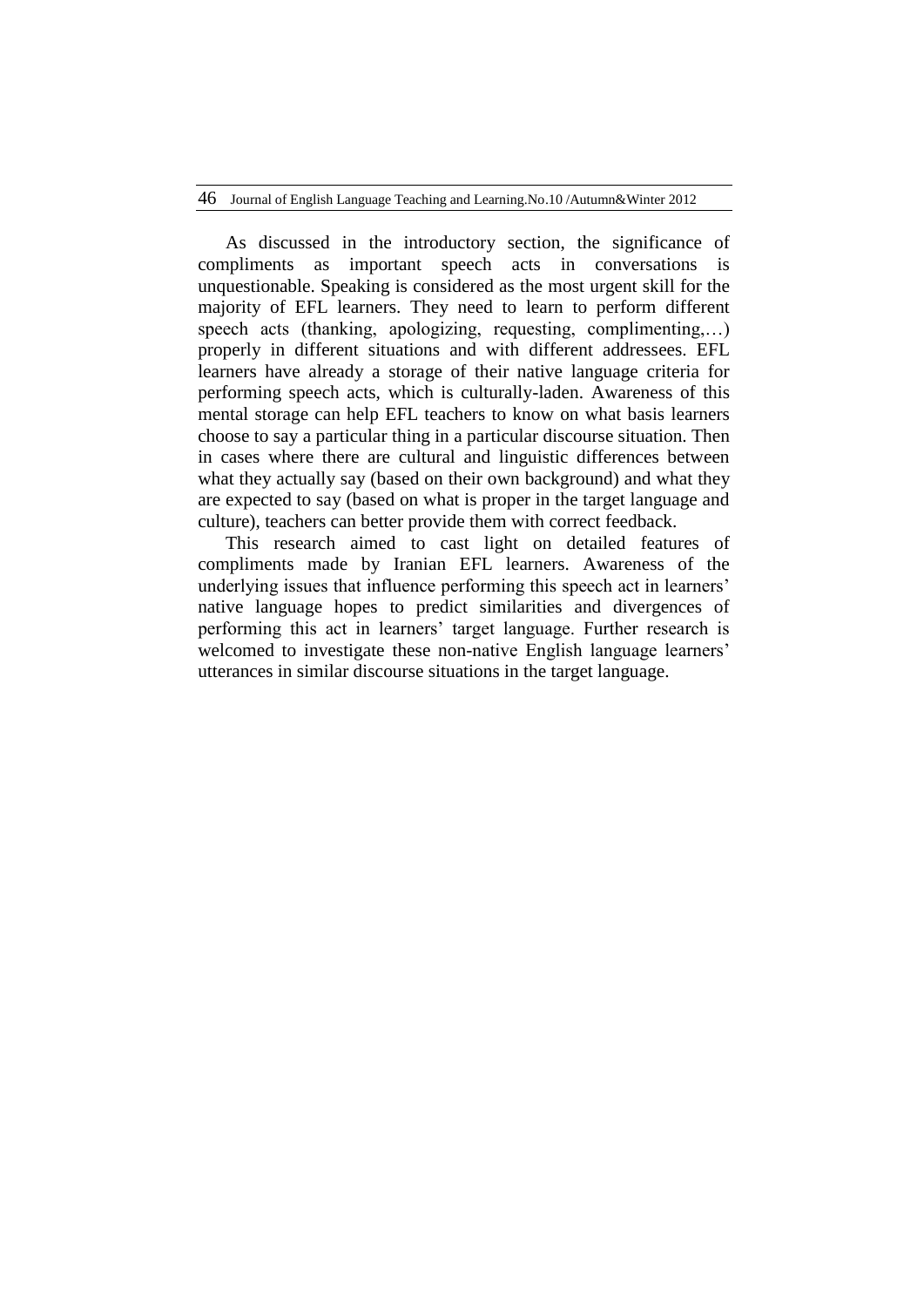## **References**

- Adachi, C. (2010). Fishing for compliments? the organization of compliment discourse among young Japanese. *Proceedings of the Second Summer School of Sociolinguistics, The University of Edinburgh*. 14-20.
- Adachi, C. (2011). A sociolinguistic investigation of compliments and compliment responses among young Japanese. Retrieved from: *www.era.lib.ed.ac.uk/bitstream/1842/5535/2/Adachi2011.pdf*
- Al-Khateeb, S. M. I. (2009). The speech act of thanking as a compliment response as used by the Arab speakers of English a comparative intercultural study. Retrieved from: *<http://scholar.najah.edu/sites/scholar.najah.edu/files/all> thesis/688.pdf*
- Bergqvist, T. (2009). Compliment responses among native and nonnative English speakers: evidence of Pragmatic transfer from Swedish into English. Retrieved from: *www.su.diva-portal.org*
- Bhatti, J., & Zegarac, V. (2011). Compliments and refusals in Poland and England: a case study. Retrieved from: *www.vladimirzegarac.info/Paper%20with%20*
- Bu, J. (2010). A study of pragmatic transfer in compliment response strategies by Chinese learners of English. *Journal of Language Teaching and Research*, *1*(2). 121-129.
- Chen, R., & Yang, D. (2010). Responding to compliments in Chinese: Has it changed? *Journal of Pragmatics*, *42*. 1951-1963.
- Cheng, D. (2011). New insights on compliment responses: a comparison between native English speakers and Chinese L2 speakers. *Journal of Pragmatics*, *43*. 2204-2214.
- Dastjerdi, H. V., & Farshid, M. (2011). The role of input enhancement in teaching compliments. *Journal of Language Teaching and Research, 2*(2). 460-466.
- David, M. K. (1999). The teaching of communicative strategies and intercultural awareness\_ core components for effective communication. *The English Teacher*, *28*.
- Duan, Y. (2011). A pragmatic research report on compliment speech act. *Theory and Practice in Language Studies*, *1*(4). 356-360.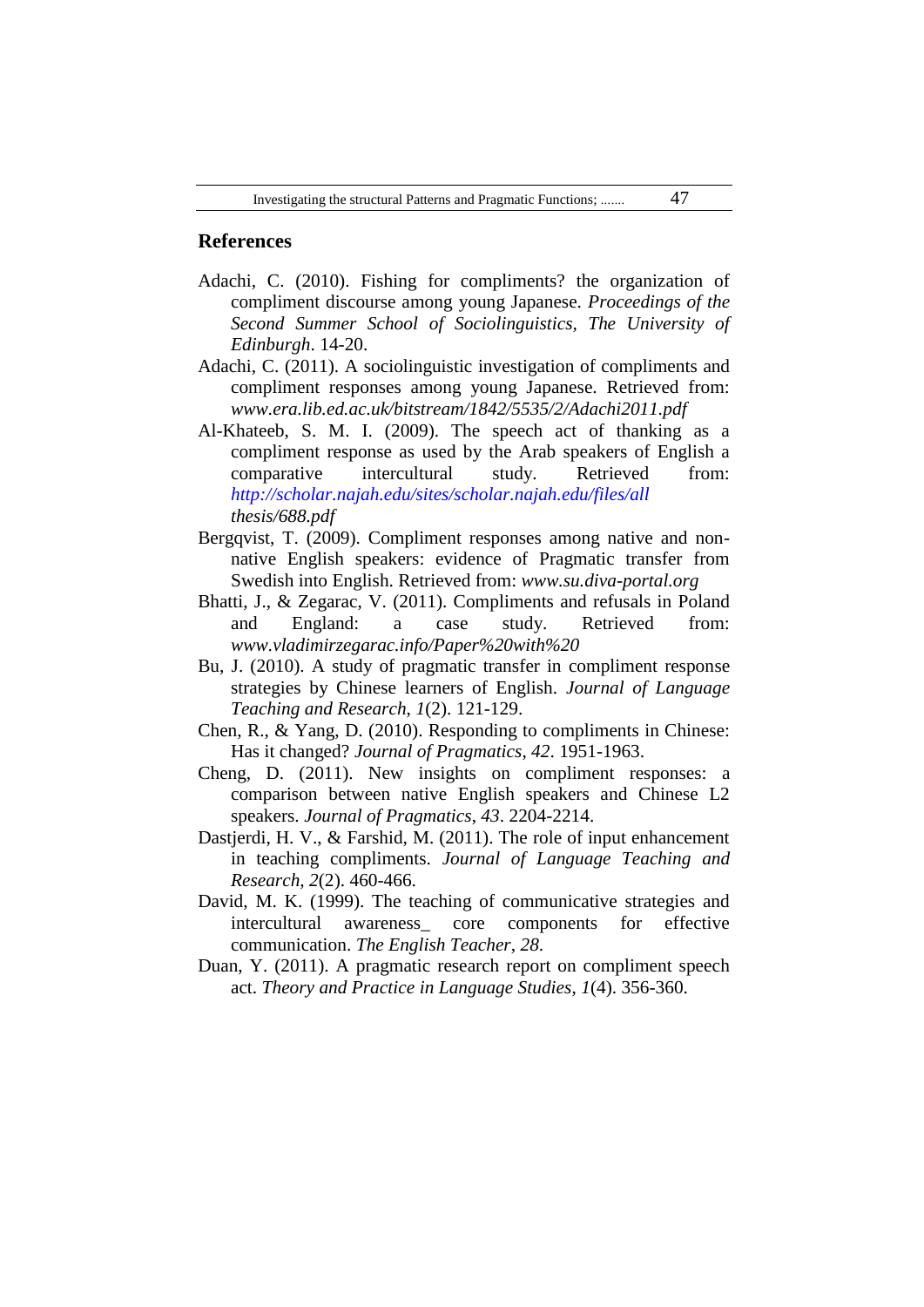- Dunham, P. (1992). Using compliments in the ESL classroom: an analysis of culture and gender. *MinneTESOL Journal*, *10*. 75-85.
- Golato, A. (2002). German compliment responses. *Journal of Pragmatics*, *34*. 547-571.
- Golato, A. (2005). *Compliments and compliment responses: grammatical structure and sequential organization*. London:John Benjamins.
- Herbert, R. K. (1990). Sex-based differences in compliment behavior. *Language in Society, 19*(2). 201-224.
- Hiba Qusay, A. S., & Lah, S. C. (2012). A study of compliment responses in English among Iraqi postgraduates at USM. Retrieved from:

*http://usm.academia.edu/HIBAQUSAYABDULSATTAR/Papers*

- Holmes, J. (1988). Paying compliments: a sex-preferential politeness strategies. *Journal of Pragmatics, 12*, 445 – 465.
- Holmes,J., & Brown, D. F. (1987). Teachers and students learning about compliments. *TESOL Quarterly, 21* (3), 523-546.
- Ibrahim, J., & Riyanto, T. J. (2000). A sociolinguistic study of compliment responses among Americans and Indonesians and its implications for teaching English. *K@ta*, *2*(1). 21-30.
- Johnson, D. M. (1992). Compliments and politeness in peer-review texts. *Applied Linguistics*, *13*(1). 51-71.
- Jucker, A. H. (2009). Speech act research between armchair, field and laboratory: the case of compliments. *Journal of Pragmatics*, *41*. 1611-1635.
- Kariminia, A., & Afghari, A. (2010). On the applicability of cultural scripts in teaching L2 compliments. *English Language Teaching*, *3*(2). 71-80.
- Manes, J. (1983). Compliments: A mirror of cultural values. In N. Wolfson & E. Judd (Eds.), *Sociolinguistics and language acquisition* (pp.96 – 102). Rowley, MA: Newbury House.
- Manes, J., & Wolfson, N. (1981). The compliment formula. In F. Coulmas (Ed.), *Conversational routine* (pp. 115 – 132). The Hague: Mouton.
- Rees-Miller, J. (2011). Compliments revisited: contemporary compliments and gender. *Journal of Pragmatics*, *43*. 2673-2688.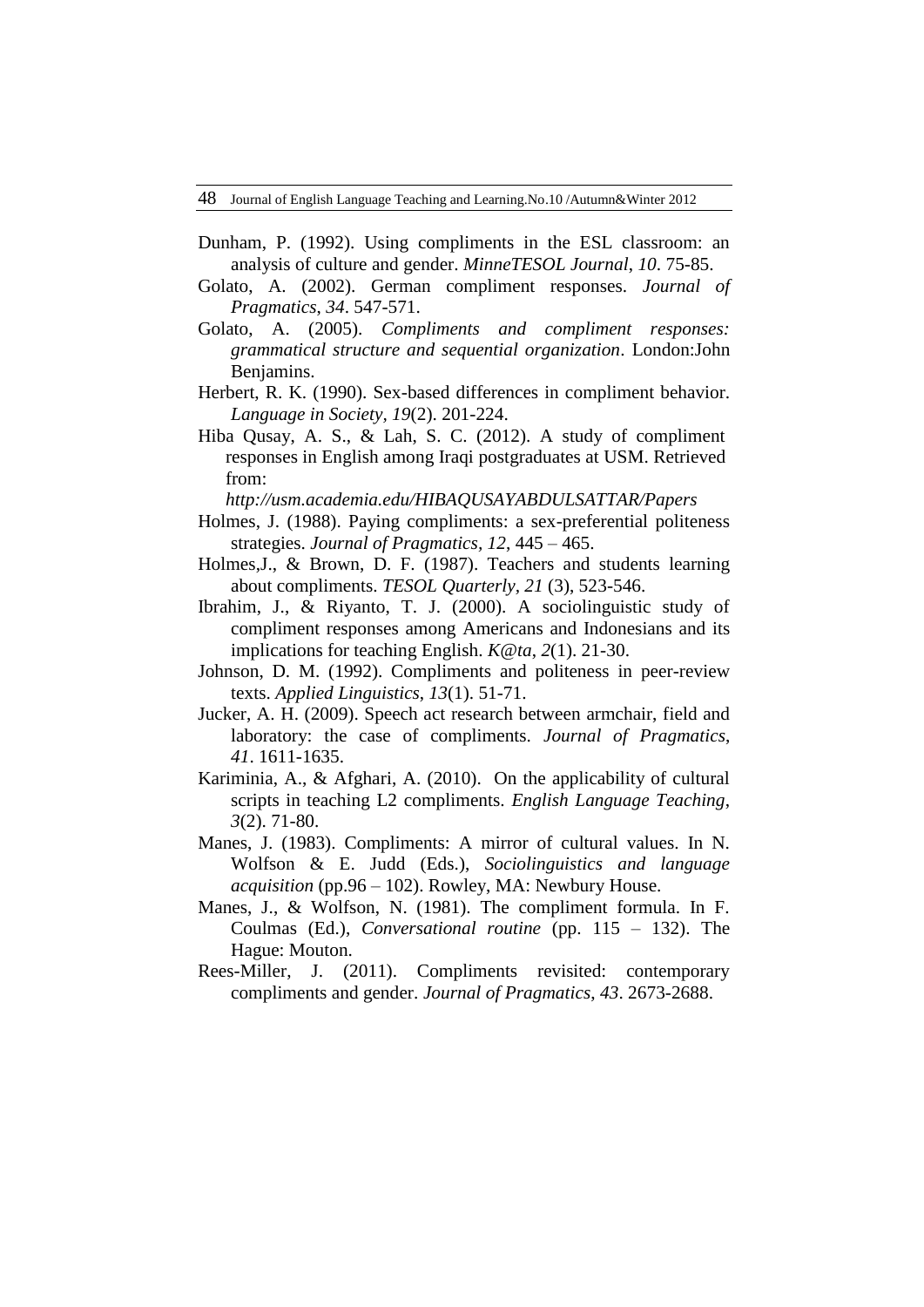- Ruhi, S. (2006). Politeness in compliment responses: a perspective from naturally occurring exchanges in Turkish. *Pragmatics*, *16*(1). 43-101.
- Spencer-Oatey, H, & Xing, J. (2003).Managing rapport in intercultural business interactions: a comparison of two Chinese–British welcome meetings. *Journal of intercultural studies*, *24*. 33-46.
- Tajeddin, Z., & Ghamary, M. R. (2011). The effect of instruction in pragmatics: compliments & compliment responses. *Theory and Practice in Language Studies*, *1*(9). 1078-1090.
- Trykashna, Y. I. (2010). Intonation of English compliments in different socioculturalsituations.Retrievedfrom:*[http://www.nbuv.gov.ua/Por](http://www.nbuv.gov.ua/Portal/Soc_Gum/Nzfn/2010_1/mov/mov_11.pdf) [tal/Soc\\_Gum/Nzfn/2010\\_1/mov/mov\\_11.pdf](http://www.nbuv.gov.ua/Portal/Soc_Gum/Nzfn/2010_1/mov/mov_11.pdf)*
- van Dijk, T. A. (1981). Towards an empirical pragmatics: some social psychological conditions of speech acts. *Philosophica*, *27*(1). 127-138.
- Wang, Y-F, & Tsai, P-H. (June, 2000). An empirical Study on compliments and compliment responses in Taiwan Mandarin conversation. Unpublished paper presented at the *9th International Conference on Chinese Linguistics*, Singapore.
- Wolfson, N. (1989). *Perspectives: sociolinguistics and TESOL*. New York: Newbury House.
- Xiole, G. (2009). A Study of Interrelations Between Sociopragmatic and Linguistic Competences. *Intercultural Communication Studies*, *18*. 237-259.
- Xiole, L. (2010). How to respond to a compliment: an analysis of pragmatic transfer of Chinese learners of English. Retrieved from: *http://cardinalscholar.bsu.edu/bitstream/.../XiaoL\_20103\_ABSTTf*
- Yu, M. (1999). Cross-cultural and interlanguage pragmatics: developing communicative competence in a second language. Unpublished doctoral dissertation, Harvard University, Cambridge.
- Yu, M. (2003). On the universality of face: evidence from Chinese compliments response behavior*. Journal of Pragmatics*, *35*. 1679-1710.
- Yu, M. (2005). Sociolinguistic competence in the complimenting act of native Chinese and American English speakers: a mirror of cultural value. *Language and Speech*, *48*(1). 91-119.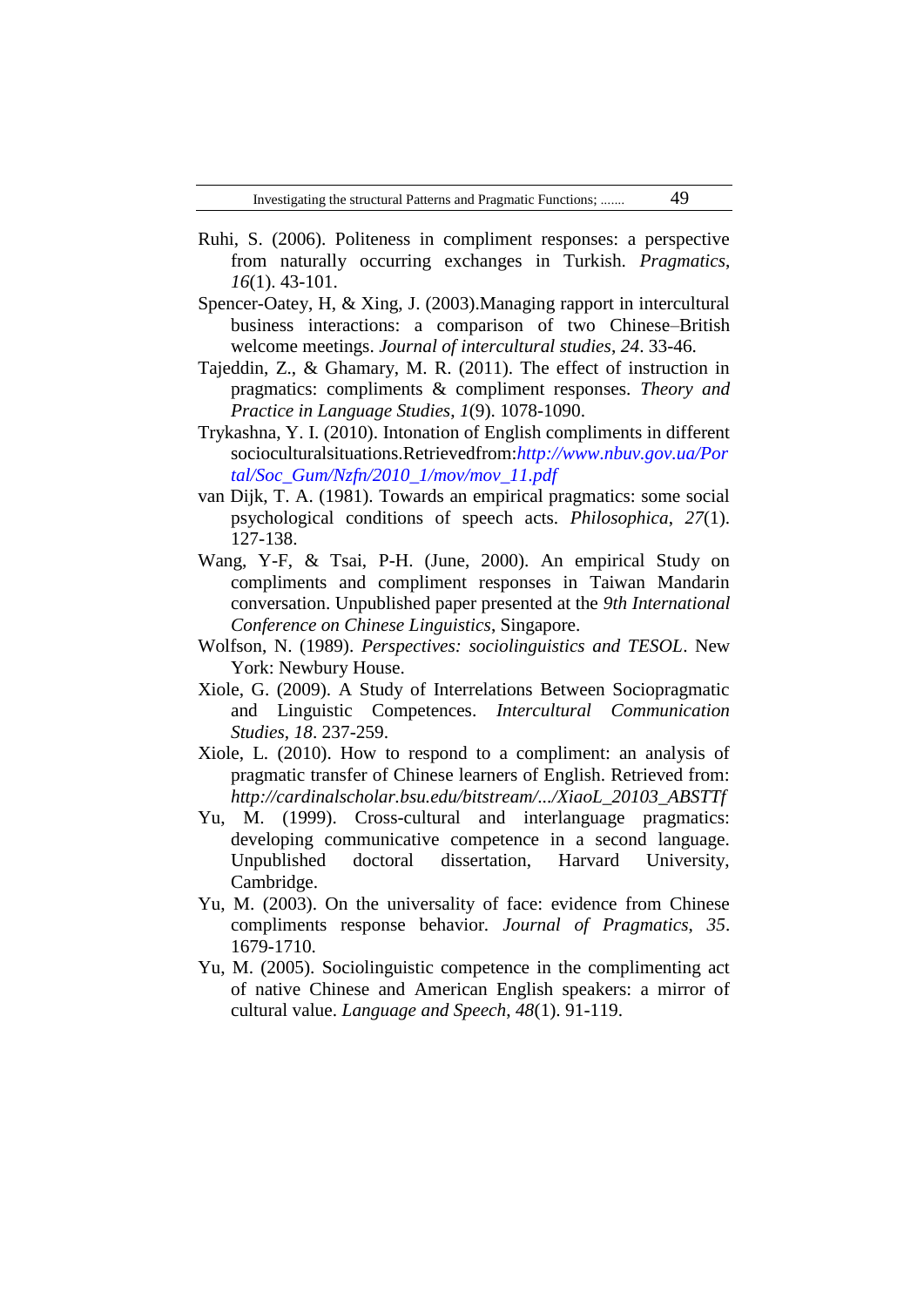50 Journal of English Language Teaching and Learning.No.10 /Autumn&Winter 2012

# **APPENDIX**

## **Compliments**

Dear Respondent

Thank you very much for giving up some of your time. Seven different situations are described below in which you are going compliment someone. Please choose the best item for each situation. Before doing so, please provide the following information.

Date of birth: day….. month…… year…….

Sex: ……male …….female

Last degree: ..... High school diploma ...... Associate degree ……B.A./B.S …..M.A./M.S. …..Ph.D.

Field of study/major:…………………………………

Is English your native language? ……yes …….no

If "no," how long have you been learning it (in years)? ……1-2 …..3-5 ……5+

## **Example:**

- 0. When you come home you see your little sister is wearing a new dress that your mom has made her. What would you say to her?
- 1. You have finished having dinner at home that was prepared by your mother. What would you say to your mum?
- 2. You go to your friend's house to help her study math. She is dressed in her best clothes because she has just got home from a party. What would you say to your friend?
- 3. You are at a conference. Your professor has just delivered a very insightful lecture. What would you say to your professor once you see him?
- 4. You're in a swimming pool. Suddenly you notice that a person swimming next to you is swimming professionally. What would you say to him?
- 5. Your grandmother has just returned home from shopping. She has bought a new handbag. What would you say to your grandmother?
- 6. You are at a restaurant for a friendly get-together when you notice that one of your friends has had her hair cut in a different style. What would you say to your friend?